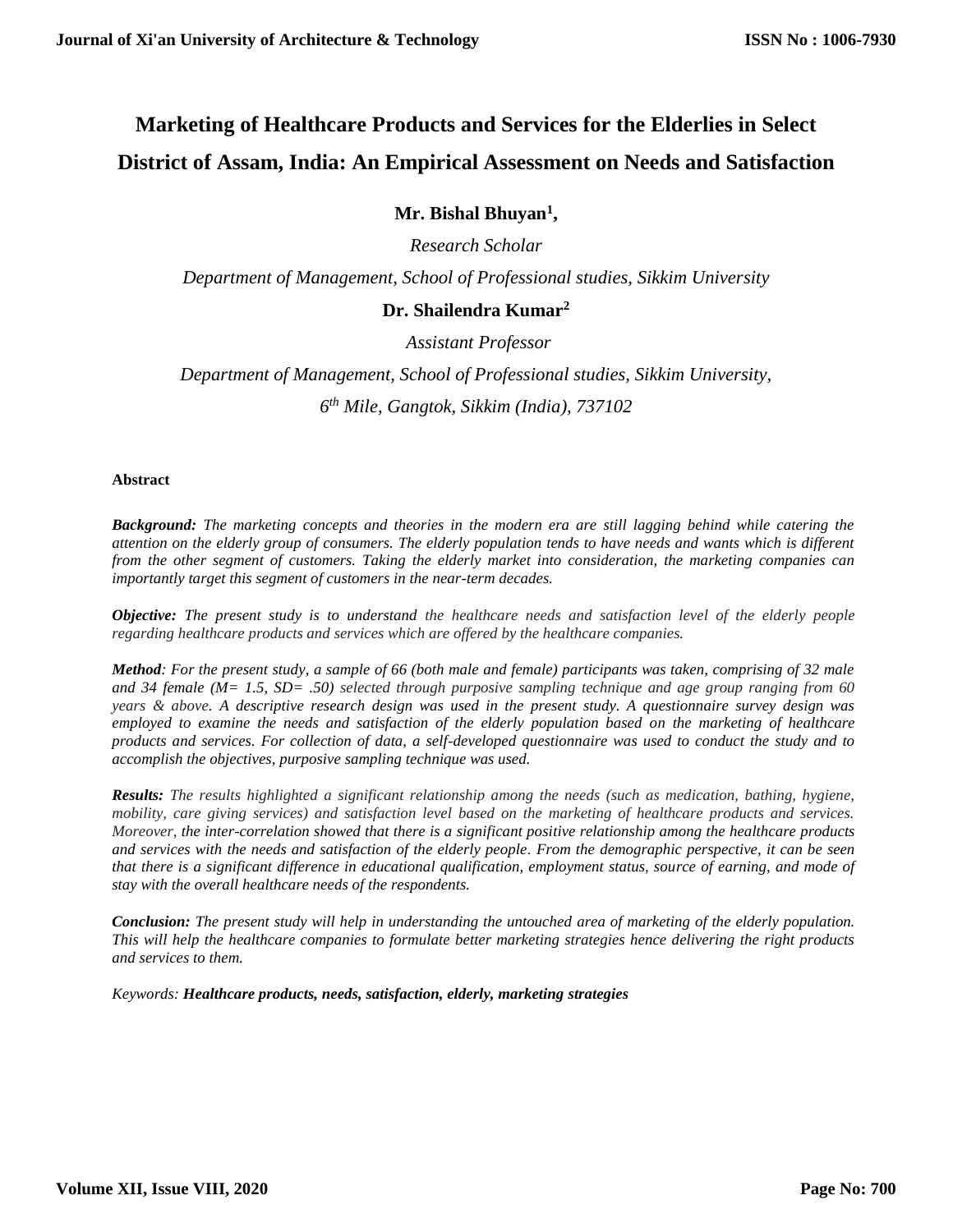#### I. INTRODUCTION

Marketing theory consists of a range of concepts that are used to determine assumptions and formulate strategies. One such fundamental strategy is the concept of the marketing mix (Ziethaml & Bitner, 2000). Marketing mix can be highlighted as a set of tools acquired by an organization to alter and shape the characteristics of its product or service which is offered to its customers (Palmer, 2001). In the words of Kotler, (2000), defines marketing mix as "*the set of marketing tools that the firm uses to pursue its marketing objectives in the target market*".

Numerous researchers (Booms & Bitners, 1981; Lovelock, 2001; Ahmad, 2007) have squabbled in the past years over the traditional 4Ps of marketing mix model and found it insufficient for the marketing of products or services. The basic characteristics of a product that make it different from service are that; a product can be stated in terms of tangibility, exchange value, and durability whereas services hold the characteristics of intangibility, inseparability, heterogeneity, and perishability. Therefore, Brooms and Bitner (1981) had extended the marketing mix for services from 4Ps to 7Ps which include three more elements into the traditional model. Although marketing is emerging actively for the various segments of the society yet in years we can see that the consumer market has been obsessed with some specific group of people especially the youths, kids, and women (Jiang, 2017). While talking about the marketing concepts and theories in the modern era, one of the most crucial segments where marketing of products is still lagging is the focus on the elderly group of consumers.

Who comprises the elderly market? Based on a study of the senior citizen's lifestyle, researchers define the elderly market *"as people of 55 years of age and older who are consumers of products and services for seniors"* (Kim, Kim & Kim, 2003). The elderly population tends to have different types of needs and wants which is different from the other group of people. They have a higher prevalence of chronic diseases, physical disabilities, mental illnesses, and other psychosocial problems that cannot be viewed in isolation. A wide range of factors that affects the mental as well physical health of the aged people consists of a variety of social concerns like separation from their children, occupation, maltreatment, poor knowledge and awareness about the risk factors, food, and nutritional requirements, psycho-emotional concerns like mental stress, difficulty in keeping themselves occupied, financial constraints, improper health-care system accessibility increase the risk of health deterioration for the aged people thus reflecting an adverse impact on the quality of life of the elderly people (Shrivastava et al, 1997). Studies reveal that in the recent decade many marketing and advertising companies are tapping their focus on the young consumers thus neglecting the focus from the elderly consumers. An ongoing stereotype restricts the rationality in the thinking progression which leads to the conclusion that the aged group of customers has a peculiar segment of low net-worth and is unaccompanied solely on the income of their children (Dwight & Urman, 1985; Bivins, 1984; Allan, 1981). But many researchers have contradicted to this subtext and represented a different picture which signifies that the elderly segment of the population stands for a vast untouched market that has the financial earnings to remain independent on its members (Klebl, 2007; Arnold & Krancioch, 2007; Hunke & Gestner, 2006; Haimann, 2005; Hölper, 2002). There are surveys which reveal that the demographic characteristics of the elderly consumers are high in educational qualification and independent in the source of income. They have even marked their presence in the world of digital and virtual media through the access of internet and print media (Meiners, 2010). There is enormous potential in the elderly group in regards to buying and spending behavior than that of the younger market. If the elderly consumers are motivated they can purchase more investment properties,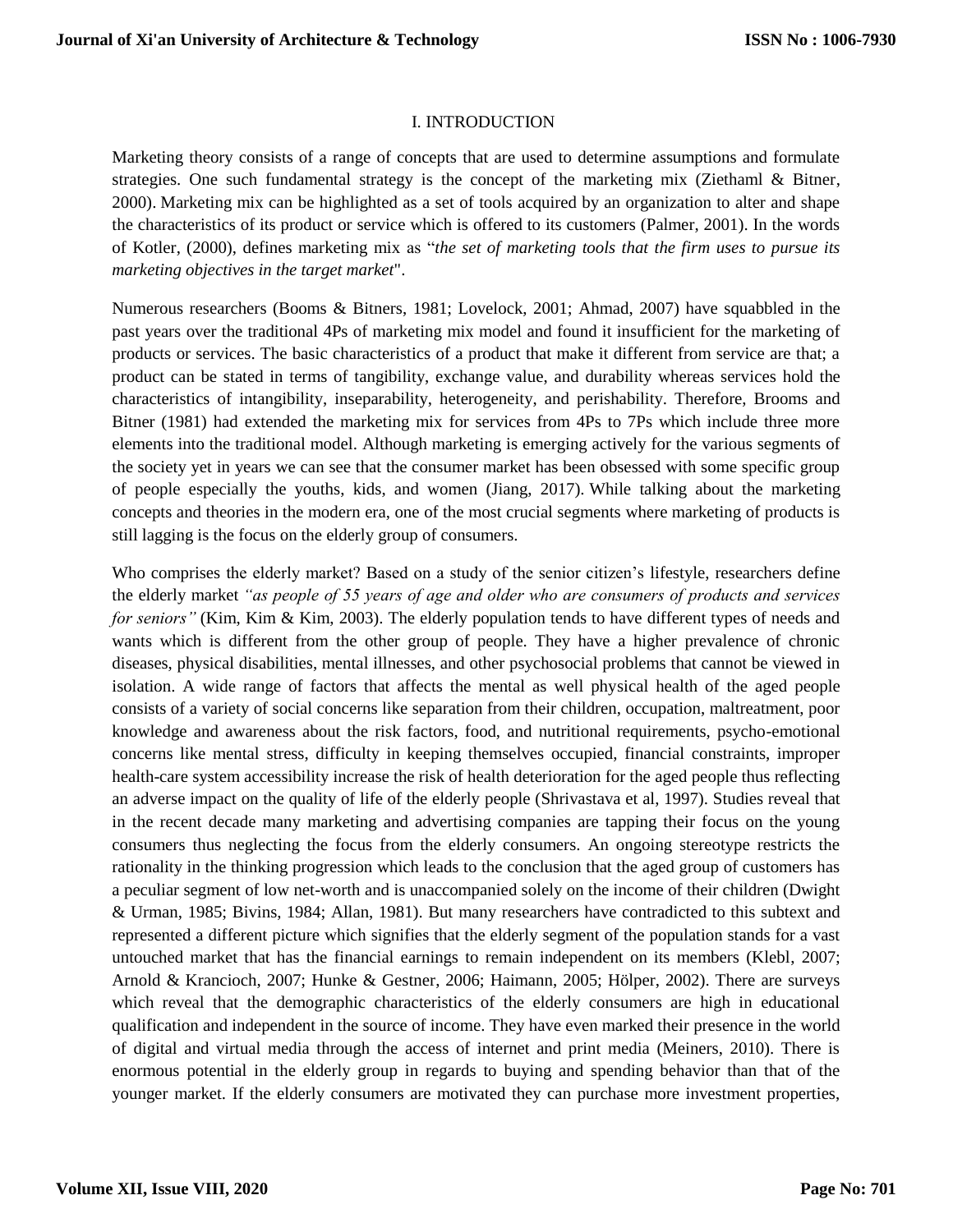cars, travel more often, and purchase better quality products. Therefore considering the elderly market, the marketing companies can importantly target this segment of customers in the near-term decades.

#### 1.1 *Overview of the elderly population in India:*

It is apparent that elderly people think and feels different but they are not a single segment. This group is too large to be ignored, too complex to be stereotyped, and too diverse to be predicted. When it comes to addressing the needs of the elderly market, businesses often fall back. May be their needs are different but they carry on with their same attitudes and behavior which is not different from any other age group. If the marketers cannot fulfill the aged people's needs and want they are as likely as anyone to switch brands and suppliers. However, due to increasing age, several complexities and physiological changes might occur like eyesight problem, hearing issues which make them unskilled. Hence the companies need to address these types of issues with the help of their marketing mix strategies without necessarily making a big deal of it. Every people are a potential customer and it suits the elderly people as well who are a group of experienced consumers. An inclusive approach is required, meaning not excluding the elderly people rather actively targeting them (Dixom, 2010). Population aging is one of the most discussed global phenomenons in the present century. Countries like India which is the second-most populous country, the population over the age of 65 years has tripled in the last 50 years in India. In 2001, the population of old people was 7.7 % of the total population which has increased to 8.14% in 2011 (according to the 2001 census, Government of India). It is projected that the elders in India would increase both in absolute numbers and relative strength, indicating a steady swing to a senior population. As per the Census of India projections, the percentage of elders as a percentage of the total population in the country would jump from 7.4% in 2001 to 12.4% in 2026 and touch 19.7% in 2050. In 2011, India had about 76 million seniors above the age of 65 years and it is expected that this figure will grow to 173 million by 2025, further increasing to about 240 million by 2050 (United Nations Department of Economic and Social Affairs, 2008).

Considering this fact, the marketers need to have a constructive insight into their strategies and need to focus on this subgroup as well. The healthcare industry in India is large in number and is still expending but when the individual expenditure in healthcare is seen the results are not satisfying. India is lacking behind in comparison to other developed nations like the United States and the European countries or other emerging economies like China and Brazil. India's public healthcare expenditure is less than half the global average, (WHO, 2012). The condition is severely poor especially for those living in the rural parts as they do not have access to health infrastructure. It is estimated that India has an average of 0.6 doctors for every 1000 people as compared to the global average (CII & Technopak Advisors Ltd, 2011). This reflects a significant opportunity for those companies which are willing to address the needs of aged people in later life. These opportunities not only exist for the companies which are developing products and services for the present elderly customers but also for the slowly aging workforce.

# *1.2 How can the elderly market be segmented?*

Often the marketers who outlook the elderly customers as a heterogeneous segment of the population tackle the tricky task of deciding the segmentation process. Most researchers prefer the criteria of choosing age as a convenient basis for segmentation due to the availability of data, yet many studies show that age does not produce effective segmentation. So what can be the relevant basis of segmentation for the elderly population? Nowadays, consumer's taste and preferences vary with their needs and preferences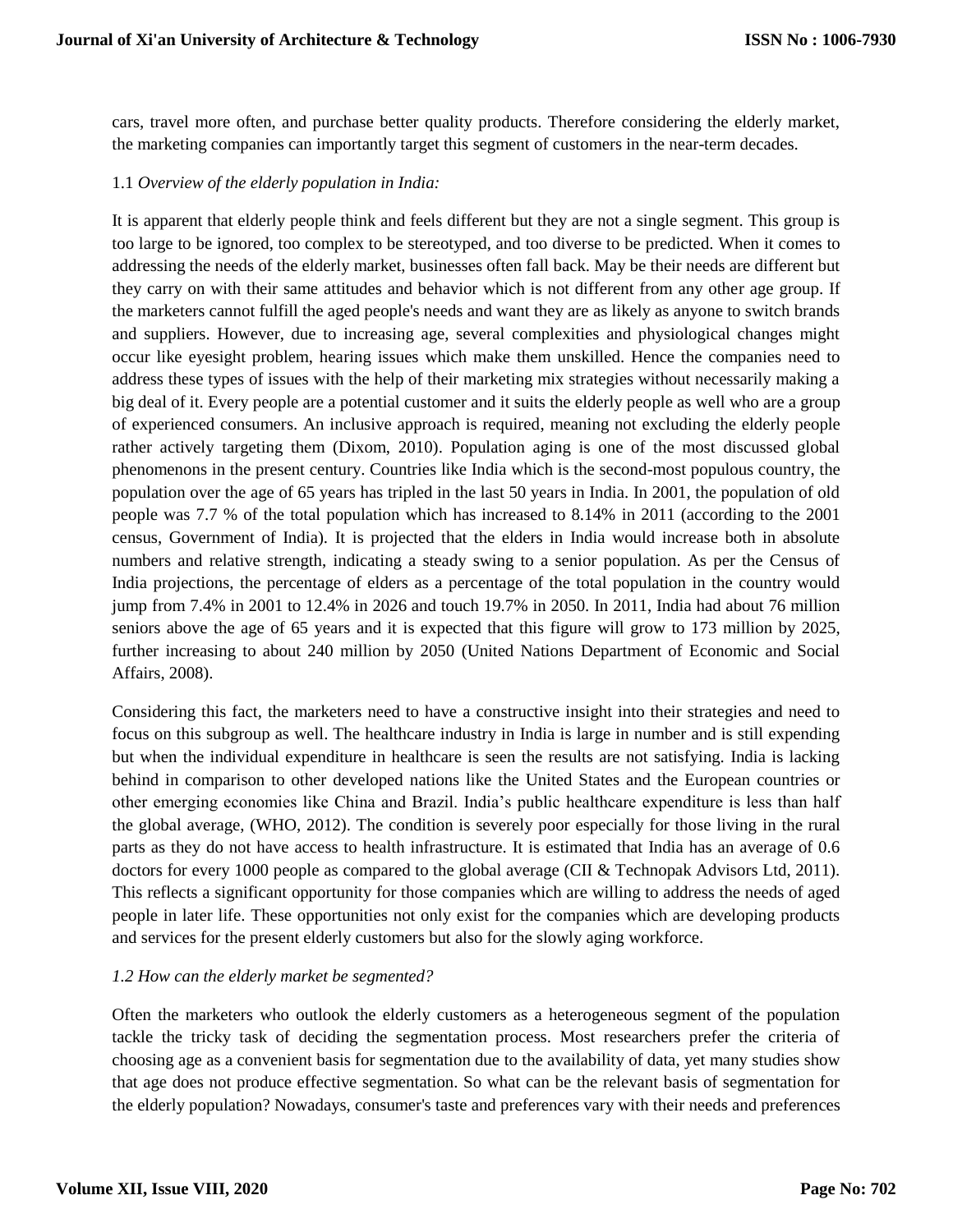for products and services. Hence to satisfy the customers and market efficiently the customers can be grouped in a way based on the similarity of their responses. Instead of using a uniform marketing approach to appeal to every potential customer, marketers can design different products and services for a specific segment of customers (Moschis, Lee & Mathur, 1997). Even though most marketers are aware of the aging marketplace, yet most of them are still not convinced that they should appeal to the elderly consumer market differently than they presently market to the general population. The idea of marketing to an elderly customer is very novel and narrative as for years the marketplace had focused more on the younger customers. There exist a generation gap between the marketers and the target elderly audience which results in uncertainty while making marketing decisions (Moschis, Lee & Mathur, 1997). Taking into account the worldwide perspective of the elderly population, it is likely to increase nearly double in 20 years due to advancements in healthcare facilities and better economic conditions available in developing nations (Moschis, 1992). Consumers who have more economic power are prone to establishing better business facilities and the elderly consumer group is increasingly becoming a powerful consumer group. But when it comes to marketing of healthcare products to the elderly population, aging or age of the population comes in criterion. Meyer- Hentschel and Meyer-Hentschel, (2009); Berghaus, (2006) and Stuttgart, (2006) revels that there is no agreement between the characteristics of an older person and the age of a person as there is a deal of variability in aging. Also, age is multidimensional which means an individual can grow old biologically, psychologically, and socially and therefore defining age with a specific boundary won't derive any meaningful definition. Due to the complexity of defining age as a parameter of the elderly, marketers often fall in a dilemma of segmentation. It is crucial for the marketers to decide if the elderly customers should be considered as one segmented or heterogeneous. Additionally, the mature market should be subdivided to target and positioning the products and services to the elderly consumers (Moschis, Lee & Mathur, 1997). The decision of marketing the products and services is usually based on their understanding supposition which is formed about the elder consumer group. They perform stereotypic profiles to develop strategies for elderly persons; for example, elderly people are socially isolated and lack adventure and romanticism. Maybe this hypothesis might fit some individuals but generalizing the whole population is likely to be vague (Moschis, Lee & Mathur, 1997).

#### II. LITERATURE REVIEW

The main objective of this literature review is to understand the different pros and cons, concepts, and approaches in the context of the marketing mix that includes the segment of elderly people with the needs and satisfaction of the elderly population. The selection of papers for reviewing was from journals and books that helped in widening the vision and analyzing the marketing of healthcare products and services.

Products can be identified as any physical object, service, personalities, organization, and desires that are offered in the market which helps in deriving some attention, acquisition, or consumption. It helps in fulfilling the needs and requirements of the consumers with the help of goods, services, or ideas (Sharma, 2008; Drummonr & Ensor, 2005). But a product does not need to be physical or tangible in nature every time. Sometimes its nature can be in the form of intangible, perishable, and inseparable as well which is known as service (Levitt, 1974). A service product should be developed from the perspective of the consumers which incorporates all aspects of service performance that create value which response to customer's primary need (Lovelock, Wirtz, & Chatterjee, 2007). The marketers should bring the element of innovation and customization while responding to customers' needs and wants to add value to the products offered by them.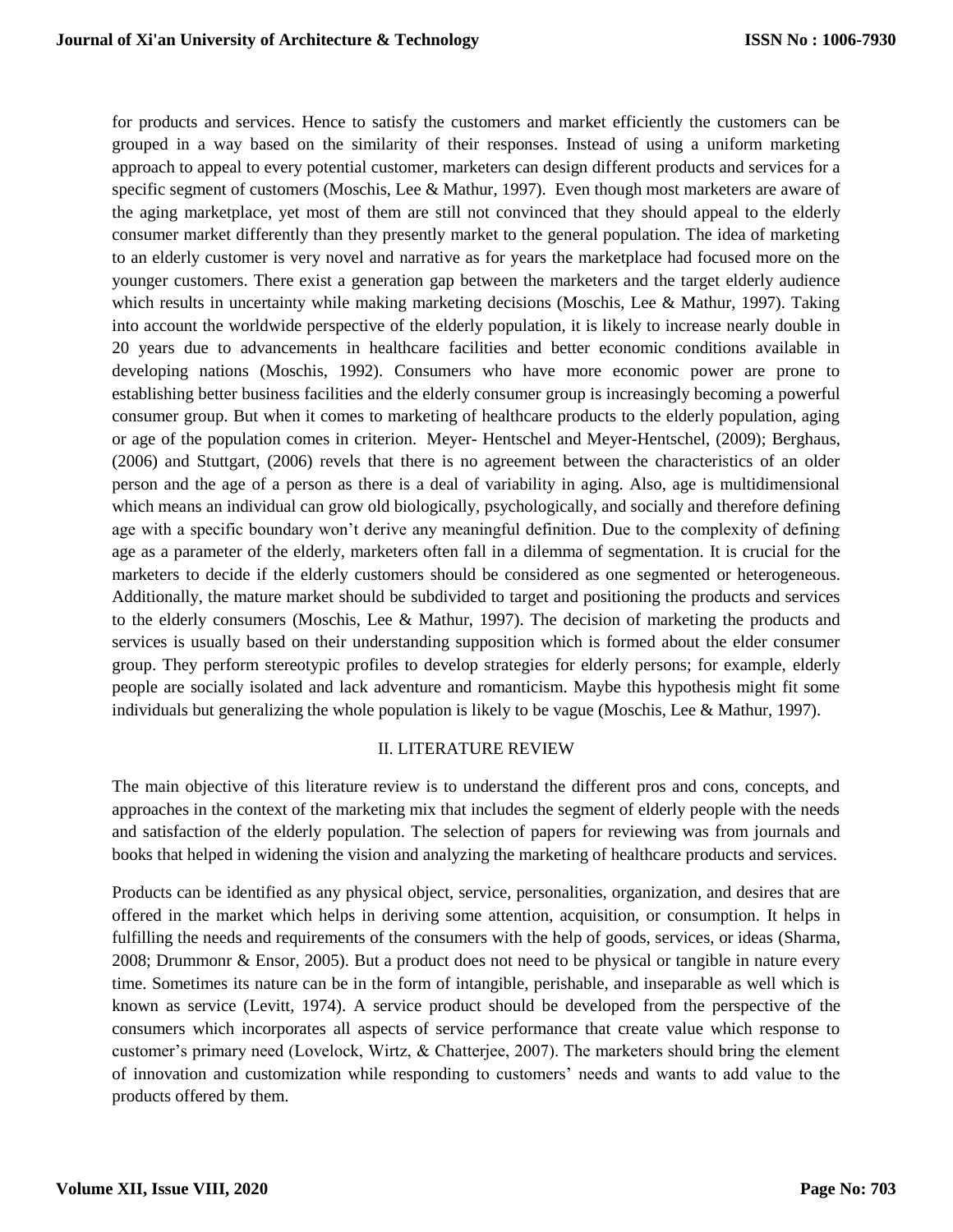In a study by Satit et al. (2012) discussed the relationship between marketing mix and customer decisionmaking where they have defined the product as one of the core predictors. The study revealed two perceptions that will persuade the customers to increase their purchase intentions and influence them to buy frequently. Those are high product quality and high customer satisfaction. But the consumers are not always motivated towards adopting innovation. Whatever may be the target market, the adoption of innovation is always an obstruction. Hence to overcome this hindrance effective marketing strategies are required to influence the consumers to change their behavior. However, when it comes to targeting the elderly population, a special set of unique strategies are required to deal with the circumstances. Some of the reasons which act as a barrier in the adoption of new products by the elderly population include shortening product life cycle, rapidly changing technology and a growing diverse market (Lunsford, & Burnet, 1992).

Another study conducted by Zhafira et al. (2013), discussed the numerous risk factors related to the adoption of new products by the elderly population. These factors are physical, financial, and social which is a reason why the elderly market is slow to try new products that are available in the market. Speaking in the context of healthcare products, it does not need to consist of only physical products that are tangible in nature. The products can be in an intangible form as well which can be identified as service. The marketers need to design and develop the benefit of the service product from the perspective of the consumers. Various studies explored the susceptible and vulnerable market of the elderly population. It is mentioned that in case of any complaints or grievances, the elderly population is less likely to get it corrected into a satisfactory conclusion due to lack of financial resources (Waddell, 1976; Koeske & Srivastava, 1977). But, according to the study by Bearden and Mason (1979), found no significant difference between the elderly and younger customers on the number of grievances issued. However, they did find the elderly people to be less- informed regarding the in-store product information and its availability. The elderly population was further found to be less familiar with nutritional labeling and pricing of the products. This finding support Koeske and Srivastava's (1977) hypothesis that the elderly people are less sophisticated about the market place. Additionally, a study by Bhuyan et al. (2020) revealed the importance of ethics by the healthcare service providers in dealing with the customers. The study disclosed the significant difference in work experience and education qualification among the healthcare service providers in terms of ethical consideration. Therefore it is vital to change the attitude of healthcare service providers and should have adequate knowledge and awareness about the ethical codes among all the stage of the medical process.

For the initiation of any marketing activities, the marketer must initially identify the needs and demands of its customers for the intended products or services. The customers can be from any section of age which the marketer has segmented for targeting and positioning its item, but when it comes to marketing of healthcare products and services for the elderly section, the marketer should take special care in primary health care. A study conducted by Moschis and Bovell (2013) explained the factors which create differences in motives and needs in the minds of the elderly customers and how they differ from those of younger customers. The study further elucidates that the present knowledge about the elderly market is derived from many disciplines which include marketing, gerontology, and some areas of social sciences which clarify that the differences in elderly consumer motives and needs are the result of three types of factors. To understand the needs and wants of the elderly customer, it is very much important for a marketer to understand the aspect of aging and their relation with shopping behavior. Firstly, it is the psychological state which includes biophysical, psychological, and social aging. As we know that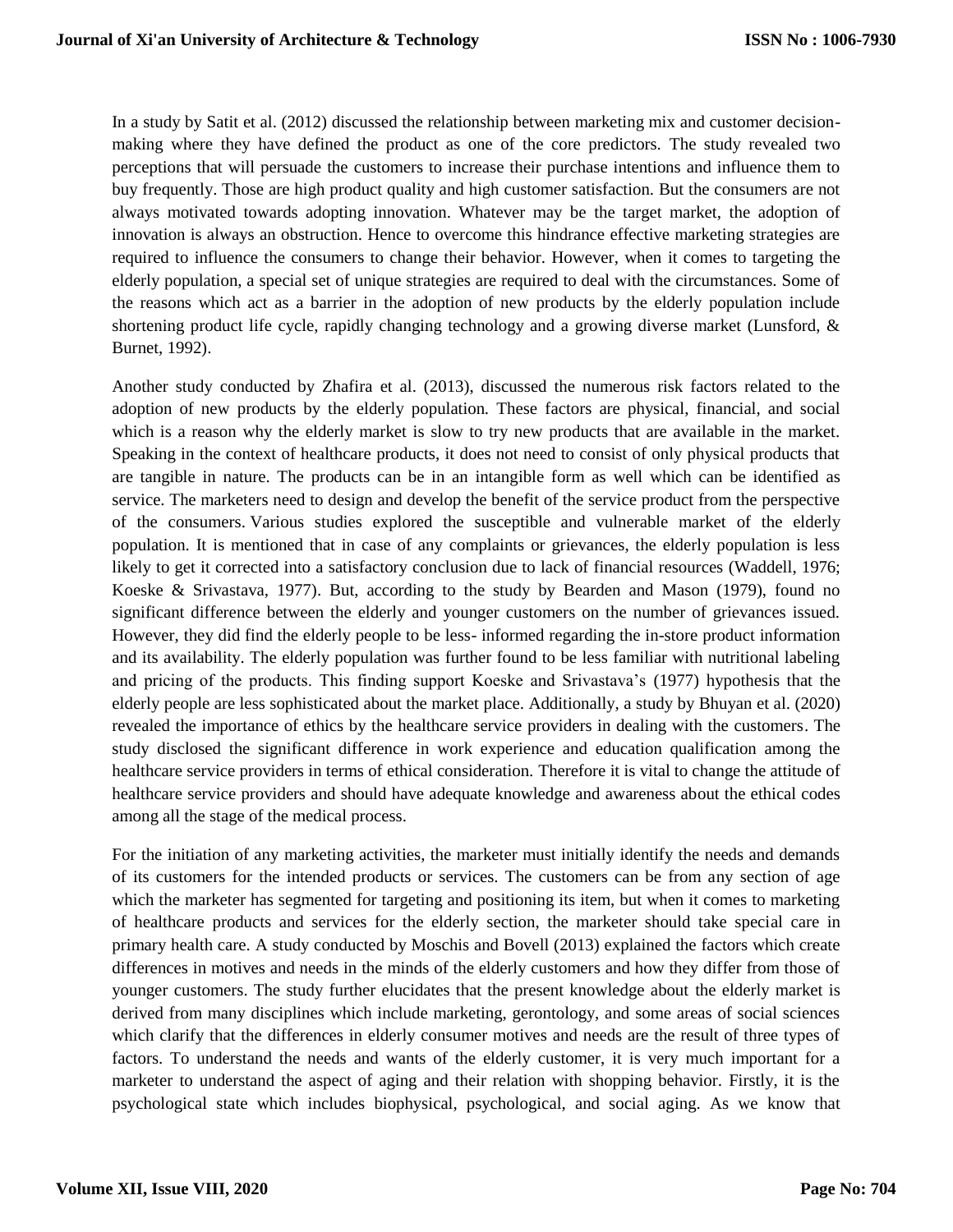physiologically people may differ with aging. The physiological state explains the various experiences which an individual faces in their body. It can be a loss of vision and hearing or prolong chronic condition and disease at different phases of ages. For instance, when an individual becomes aged they might face difficulty in reading, distinguishing colors, increase sensitivity to light, sound, taste and manual dexterity which creates trouble in holding and manipulating objects such as opening bottles and cans (Moschis & Bovell 2013). Taking such changes into account, a marketer can respond to the different needs of the elderly population in terms of providing the appropriate product or service (Gregoire, 2003). An individual may mature socially and therefore may assume and understand the various roles associated with old age. The different roles which they assume may further develop into new responsibilities and based on that they might need new products and services which are suitable for their daily livelihood (Moschis & Bovell 2013). Lastly, psychological aging describes an individual's increasingly thinking of oneself as an old person. Sometimes a person of a certain age might stay young mentally while a person of the same age may think of themselves as old. Hence this difference in the thought process may affect the marketers' approach in satisfying their needs and wants of the elderly individuals (Moschis & Mathur, 2006). Secondly, the elderly person's needs differ due to life circumstances they have experienced in the past. These circumstances are independent of the aging process which influences the present and future consumption patterns of the elderly population. Factors such as cohort, historical, and environmental shapes the shopping habits and tend to affect the mindsets of elderly consumers and trigger definite needs (Mathur et al., 2008). For instance, there were times where a group of elderly consumers aged between 50 and 60 grew up in an environment where innovation and experiments were kept under the priority list. Hence, their previous experiences may not only make these older baby boomers more likely to try the new products and services but also such an open-mindedness consumers may instigate peculiar needs making them unpredictable to the marketers (Moschis & Mathur, 2007).Lastly, elderly consumers' needs and wants can be influenced by significant life-changing events (Moschis, 1996, 2012). These events can be accidental or unexpected such as natural calamity and sometimes programmed or expected such as retirement (Moschis & Bovell 2013). Many elderly people in their late forties, fifties, and sixties develop a host of life-changing events as a result there is a change in their mindsets and consumption priorities. As they undergo such changes, the needs of the elderly customers are likely to change and so as their perception towards marketing stimuli (Mathur et al., 2003, 2008).

In a study by Day and Wensley, (1988), found customer satisfaction high on the list of strategic priorities while achieving long-term objectives. According to the study, customer satisfaction reflects the effectiveness of a hospital while offering value to its patients.

Another study by Lied and Kazandjian, (1999), defined customer satisfaction as a vital element in assessing performance for any organization.

# III. RESEARCH GAP

- Not enough marketing is directed towards elderly customers although few of the healthcare products and services suitable for elderly people are available.
- Healthcare companies are ambiguous about the communication channel directed to market the healthcare products and services to the elderly people.
- Proper market research is lagging to understand the problems that elderly people are facing. The companies need to grab opportunities and invest in the aged group section.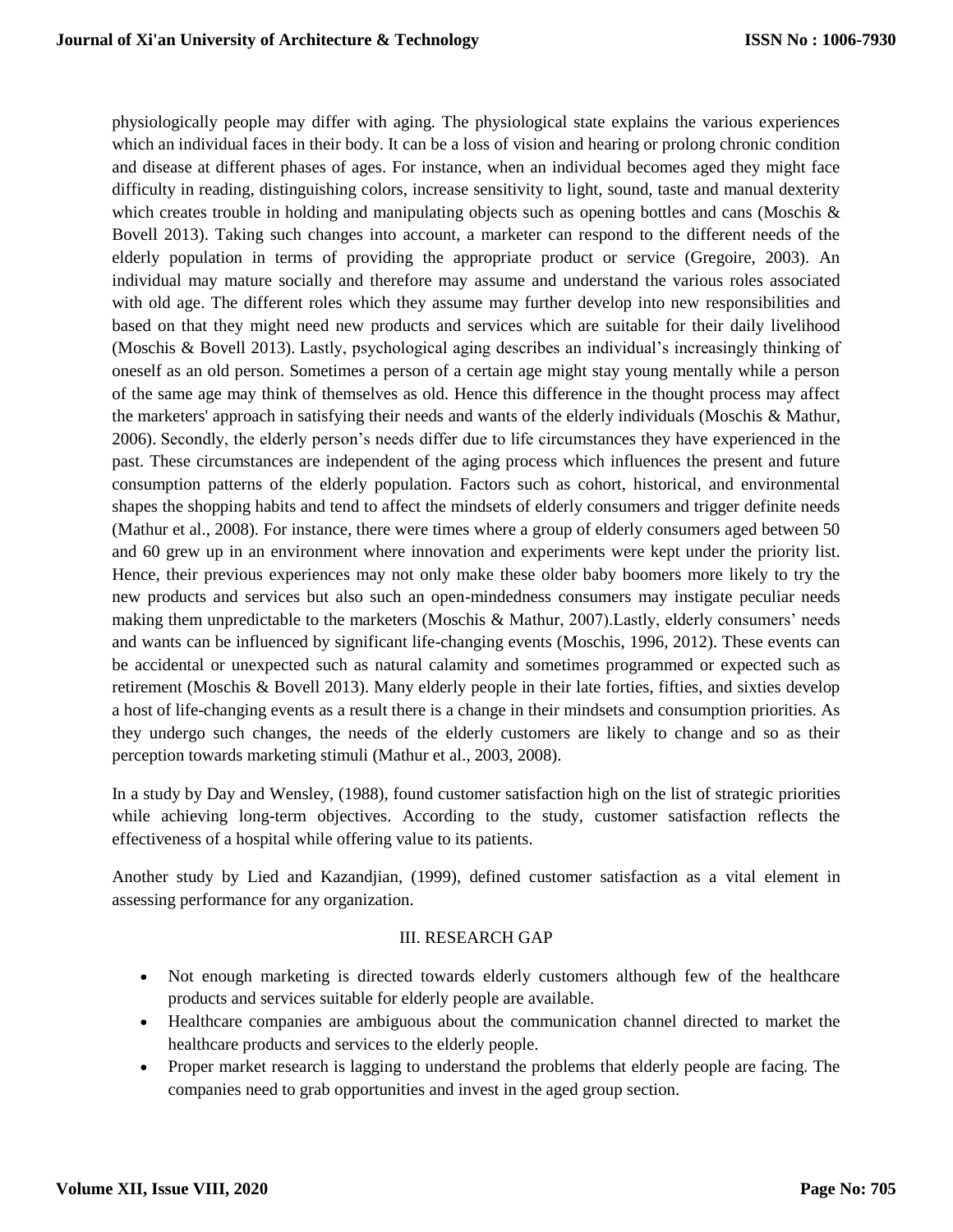# IV. RESEARCH PROBLEM

For any product to be launched in the market, the companies develop new marketing strategies and plans. But, before making any strategy, the companies have to gather information on the targeted people, and accordingly, they can increase the marketing based on their demand. The problem exists with the companies due to their incapability to focus on the needs of all the segments of the population of which some specific groups of people are mostly emphasized and few are overlooked. However, an additional section which comprises a major population is the group of aged class remains unnoticed. Another problem which the companies are facing is in identifying the appropriate products and services to offer customer satisfaction to the elderly customers and the application of the appropriate marketing strategies on these segments as numerous approaches and alternatives are depending on the nature of the market.

# V. SCOPE OF THE STUDY

- The study will delve into the area of the marketing of healthcare products and services to the elderly population which will help the healthcare companies to formulate better marketing strategies.
- The study will focus on the relationship between the healthcare products and services with the various needs and wants of the elderly people.
- The study will further try to understand the satisfaction level of the aged people which will help in delivering the right products and services to them. The study will include the aged people from the select districts of Assam.

# VI. OBJECTIVES OF THE STUDY

- To identify the various healthcare needs and demands of the elderly people.
- To study if the healthcare products and services adopted by the healthcare companies for the elderly people have a significant correlation with needs and demands and customer's satisfaction.
- To identify the significant difference in demographic factors regarding healthcare products, satisfaction and needs of the elderly people.

# VII. HYPOTHESIS OF THE STUDY

- The healthcare products and services offered by the healthcare companies for elderly people will have a significant relationship with needs and customer satisfaction.
- There would be a significant difference in demographic factors regarding healthcare needs among the elderly population.
- There would be a significant difference in demographic factors regarding healthcare products among the elderly population.
- There would be a significant difference in demographic factors regarding the satisfaction level among the elderly population.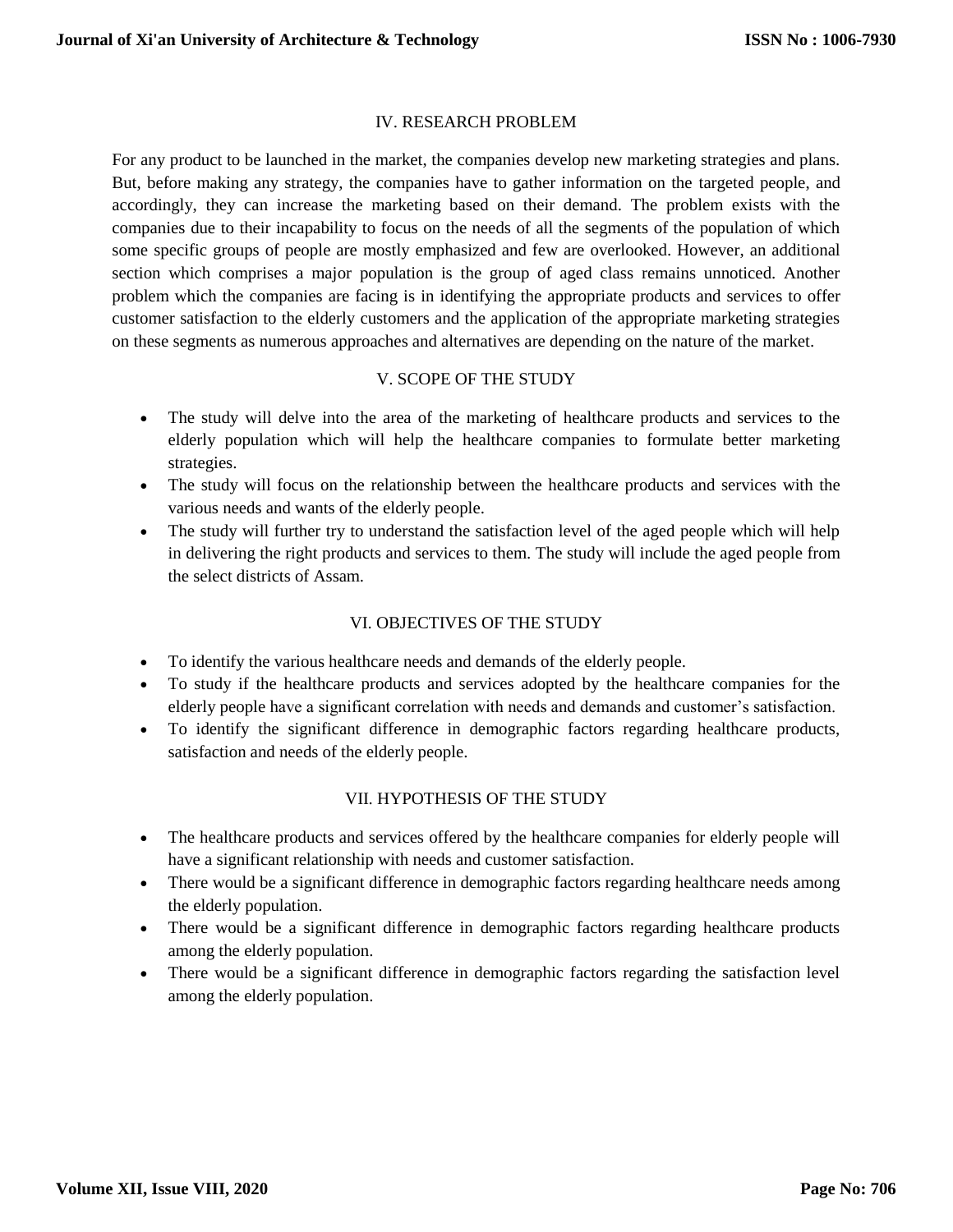# VIII. METHODOLOGY

# *8.1 Research design*

A descriptive research design was used in the present study. A questionnaire survey design was employed to examine the needs and satisfaction of the elderly population based on the marketing of healthcare products and services. In countries like India which is one of the most populated countries in the world, elderly people with the age of 65 years has tripled in the last 50 years in India. In 2001, the population of old people was 7.7 of the total population which has increased to 8.14% in 2011 (According to 2011 census, Government of India). Considering this fact, the marketers need to have a constructive insight into their strategies and need to focus on this subgroup as well. The healthcare industry in India is large in number and is still expending but when it comes to individual expenditure in healthcare the results are not satisfying.

# *8.2 Data collection*

In the present study, socio-demographic data sheets as well as a self developed questionnaire was applied to a heterogeneous elderly population in Assam. The targeted respondents come from different gender, age groups, education levels, mode of stay, monthly earning, and source of income. The responses were collected by visiting different participants to encompass better coverage of responses. To accomplish the objectives, purposive sampling technique was used.

#### *Inclusion criteria*

- Age group (60 years and above)
- Both male and female
- Residence of Assam
- Respondents who have given their consent

# *Ethical consideration*

- Permission was taken from the participants for data collection
- The informed consent of the participants was taken.
- Confidentiality: Ensuring the privacy and confidentiality of personal information
- Non-inclusion of subject's personal information like name and address in data files.

# *8.3 The research population and sample size*

Any research population must be accurately specified to collect the required data for the research problem. In the present study, the target population was the elderly people (both male and female) who were above the age of 60 years from the select district of Assam. The geographical location used for the study is Assam, a north-east state of India. Out of 33 districts, three districts, namely Guwahati, Nagaon, and Tezpur districts were taken into consideration for the collection of data. A total of 66 samples were selected to conduct the study.

# *8.4 Tools for the study*

A self-developed questionnaire was used to conduct the study. The questionnaire was divided into 3 parts. The 1st part of the questionnaire includes items related to identified needs of the elderly people, 2nd part of the questionnaire includes items related to healthcare products offered by the companies, and 3rd part of the questionnaire includes items related to the satisfaction level of the elderly people. All the items in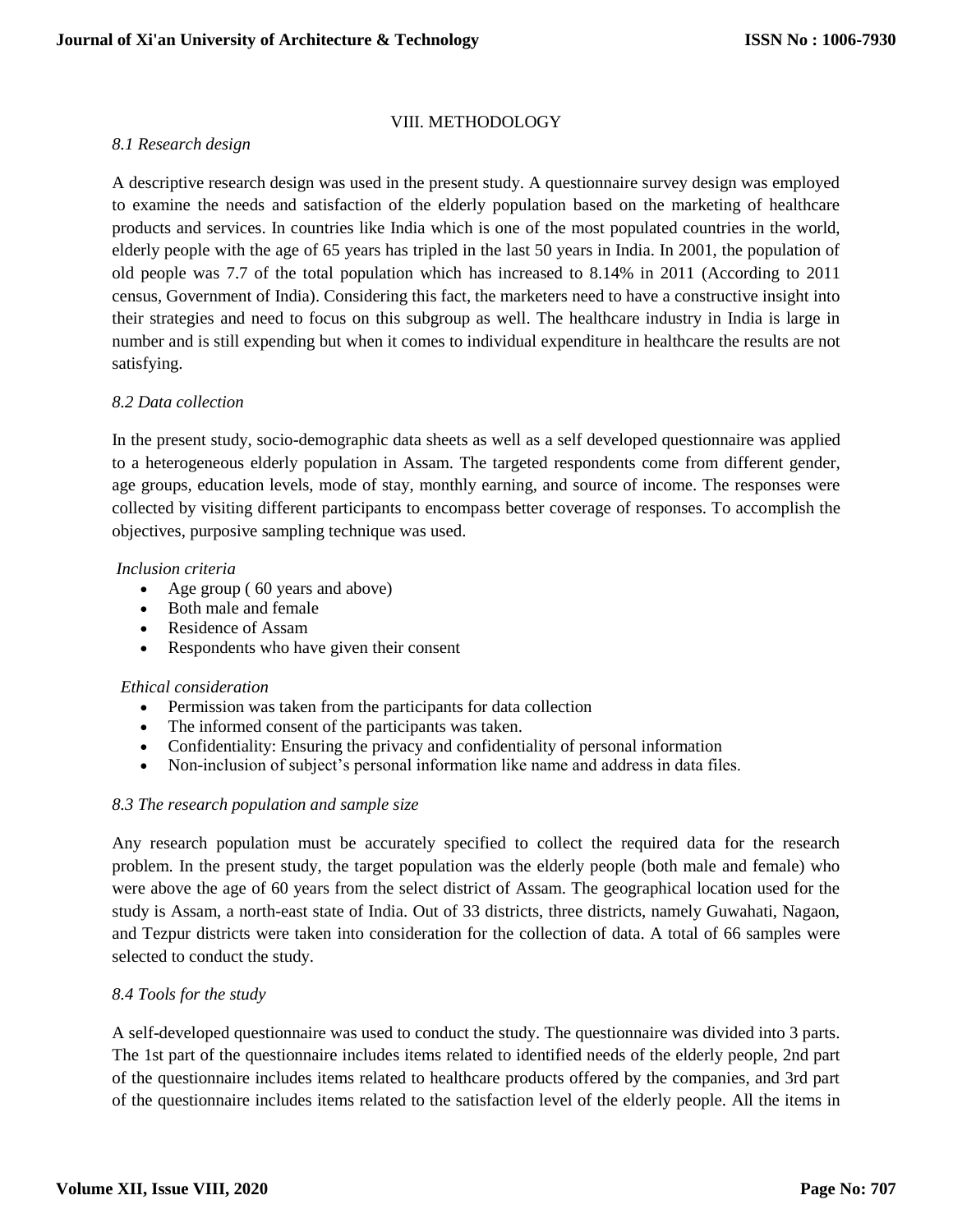the scale were analyzed using IBM SPSS®23. The items were investigated for Skewness, Kurtosis, Item Discrimination, Total-Item Correlation, and Chronbach's Alpha. Items were removed from the scale if they did not comply with the criteria set: firstly if the item discrimination is not significant and secondly if the total-item correlation is not significant. For a few insignificant items, the kurtosis was found to be more than 2, due to which those items were rejected (criteria for kurtosis is more than 2). The criterion for the skewness test is 3 but no item was found to be more than that. Those items which did not conform to the given criteria were removed from the scale. From a total of 31 items of the original scale, 11 items were removed. Thus the total items dropped off to 20 items. The scale for perceived healthcare and satisfaction level of the elderly participants are shown in table 1.1 and 1.2 below:

| <b>Mean</b>    | <b>Standard</b> | <b>Skewness</b> | <b>Kurtosis</b> | <b>Item</b>    | <b>Total Item</b> |  |  |  |
|----------------|-----------------|-----------------|-----------------|----------------|-------------------|--|--|--|
|                | deviation       |                 |                 | discrimination | correlation       |  |  |  |
|                |                 |                 |                 | <b>Index</b>   |                   |  |  |  |
| 3.29           | 1.313           | $-0.508$        | $-0.961$        | $2.901**$      | $0.747**$         |  |  |  |
| 1.75           | 0.803           | 0.885           | 0.283           | $2.870**$      | $0.306*$          |  |  |  |
| $\overline{2}$ | 1.063           |                 | 0.501           | $3.015**$      | $0.539**$         |  |  |  |
| 1.9            | 0.962           | 1.322           | 2.031           | $2.023*$       | $0.384**$         |  |  |  |
| 2.41           | 1.159           | 0.412           | $-0.633$        | $2.961**$      | $0.313*$          |  |  |  |
| 2.44           | 1.278           | 0.46            | $-0.81$         | 4.429***       | $0.403**$         |  |  |  |
| 2.6            | 1.289           | 0.464           | $-0.832$        | $3.09**$       | $0.423**$         |  |  |  |
| 2.1            | 1.187           | 1.064           | 0.338           | $3.266**$      | $0.338**$         |  |  |  |
| 2.34           | 1.163           | 0.692           | $-0.201$        | $3.185**$      | $0.263*$          |  |  |  |
| 2.43           | 1.211           | 0.798           | $-0.177$        | 3.094**        | $0.464**$         |  |  |  |
| 2.48           | 1.09            | 0.41            | $-0.64$         | $2.349**$      | $0.528**$         |  |  |  |
| 2.16           | 1.167           | 0.939           | $-0.004$        | 4.958***       | $0.472**$         |  |  |  |
| 2.13           | 0.992           | 0.859           | 0.266           | $6.168***$     | $0.497**$         |  |  |  |

Table 1. Perceived healthcare products scale:

Table 1.2 Satisfaction level scale:

| <b>Mean</b> | <b>Standard</b> | <b>Skewness</b> | <b>Kurtosis</b> | <b>Item</b>    | <b>Total Item</b> |
|-------------|-----------------|-----------------|-----------------|----------------|-------------------|
|             | deviation       |                 |                 | discrimination | correlation       |
|             |                 |                 |                 | <b>Index</b>   |                   |
| 1.97        | 0.861           | 0.532           | $-0.422$        | 3.866***       | $0.392**$         |
| 2.34        | 1.105           | 0.521           | $-0.509$        | $2.268**$      | $0.301**$         |
| 1.98        | 1.044           | 1.141           | 0.842           | $5.96***$      | $0.584*$          |
| 2.11        | 0.969           | 0.76            | 0.239           | $2.965**$      | $0.421**$         |
| 2.16        | 0.97            | 0.42            | $-0.756$        | $2.873**$      | $0.393**$         |
| 2.14        | 1.014           | 0.76            | $-0.021$        | 4.099***       | $0.652**$         |
| 3.11        | .246            | $-0.527$        | $-0.871$        | $2.569**$      | $0.508**$         |

Table 1.3: Reliability of the variables

| Variables                     | Chronbach's Alpha | <b>No. of Items</b> |
|-------------------------------|-------------------|---------------------|
| Perceived healthcare products | 803               |                     |
| <b>Satisfaction Level</b>     | 792               |                     |
| Total                         | 864               |                     |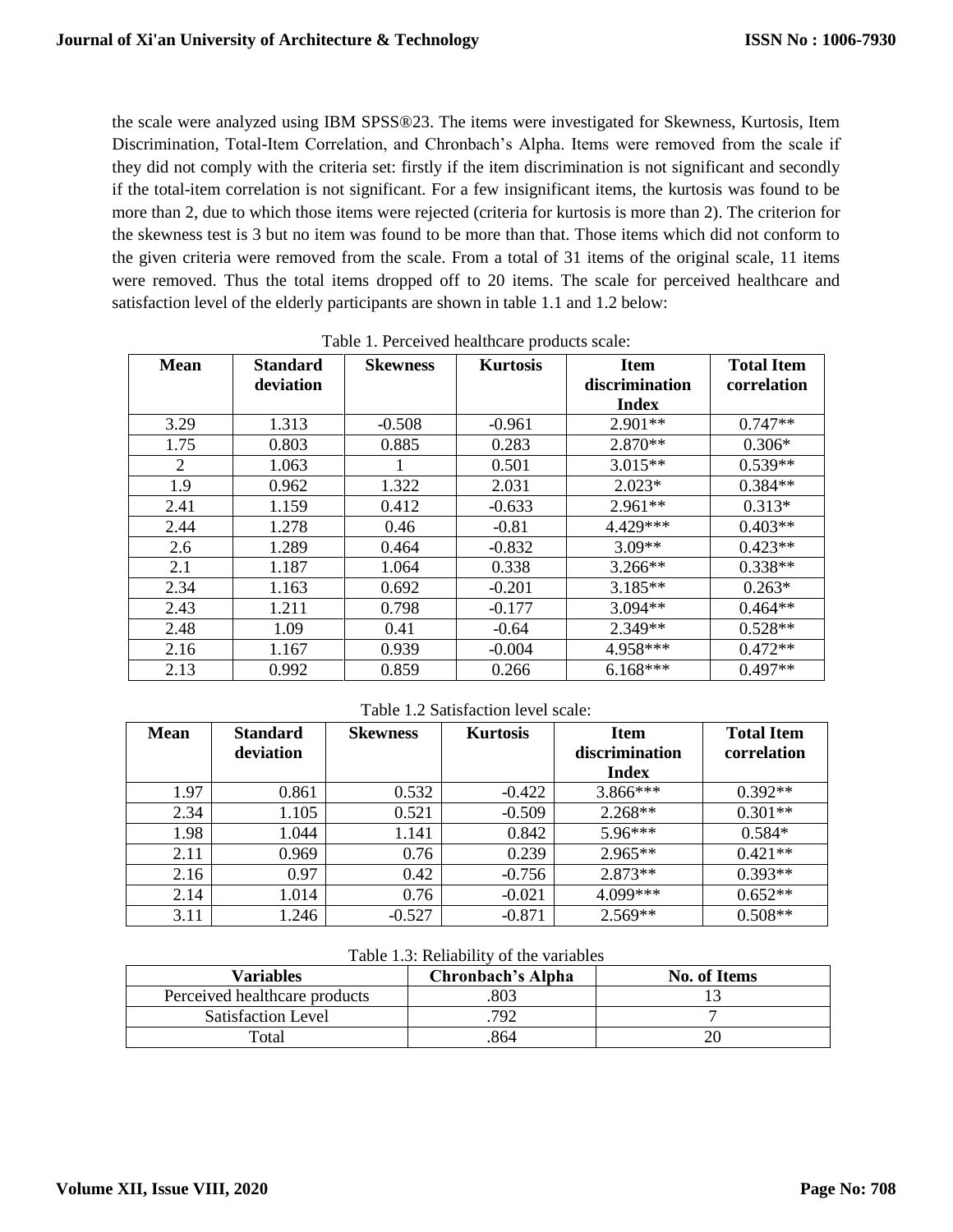Table 1.3 contains Chronbach's Alpha for all the dimensions of the scale after the deletion of items that did not comply with the above-mentioned criteria. From this, it can be seen that both variables have very good internal reliability. The Chronbach's alpha for the whole scale is .864 with the total number of items being 20.

Therefore, the following tools were used to collect data:

- 1. Socio-demographic data sheet (self, 2020): Socio-demographic datasheet consists of the personal records of the elderly respondents like gender, education level, employment status, source of earning, and mode of stay.
- 2. Needs assessment Items (self, 2020): Need assessment is measured by using self-developed items that are designed to assess the various needs and demands of the elderly people. It includes items based on various products and services which are related to their daily activities such as exercise, medication, bathing, hygiene, mobility, food & beverages, care giving services, and other useful items.
- 3. Perceived healthcare products and services scale (self, 2020): To understand the perception of the elderly people for the healthcare products and services offered by the healthcare companies, 13 items were developed which was measured on a 5 point Likert scale. The Cronbach's alpha for this scale is .803
- 4. Level of satisfaction scale (self, 2020): This scale is used to determine the satisfaction level of the elderly people regarding the various products and services offered by the healthcare companies. This scale comprises 7 items which are measured using a 5 point Likert scale. The Cronbach's alpha for this scale is .792.

# IX. RESULTS

| <b>Characteristics</b>       | <b>Categories</b>       | Frequency (N)  | Percentage % |
|------------------------------|-------------------------|----------------|--------------|
| Gender                       | Male                    | 32             | 48.5%        |
|                              | Female                  | 34             | 51%          |
| Village/town                 | village                 | 26             | 39.4%        |
|                              | town                    | 40             | 60.6%        |
| Education                    | Illiterate              | 5              | 7.6%         |
|                              | Primary                 | 8              | 12.1%        |
|                              | Secondary               | 3              | 4.5%         |
|                              | <b>Higher Secondary</b> | 10             | 15.2%        |
|                              | Graduate                | 25             | 37.9%        |
|                              | Post-graduate           | 13             | 19.7%        |
|                              | Diploma                 | $\overline{2}$ | 3%           |
| Marital status               | Married                 | 36             | 54.5%        |
|                              | Unmarried               | 8              | 12.1%        |
|                              | Divorced                | 7              | 10.6%        |
|                              | Widowed                 | 15             | 22.7%        |
| Current<br>employment status | Employed                | 19             | 28.8%        |
|                              | Unemployed              | 24             | 36.4%        |
|                              | Retired                 | 23             | 34.8%        |

*TABLE 2: Demographic characteristics of the sample*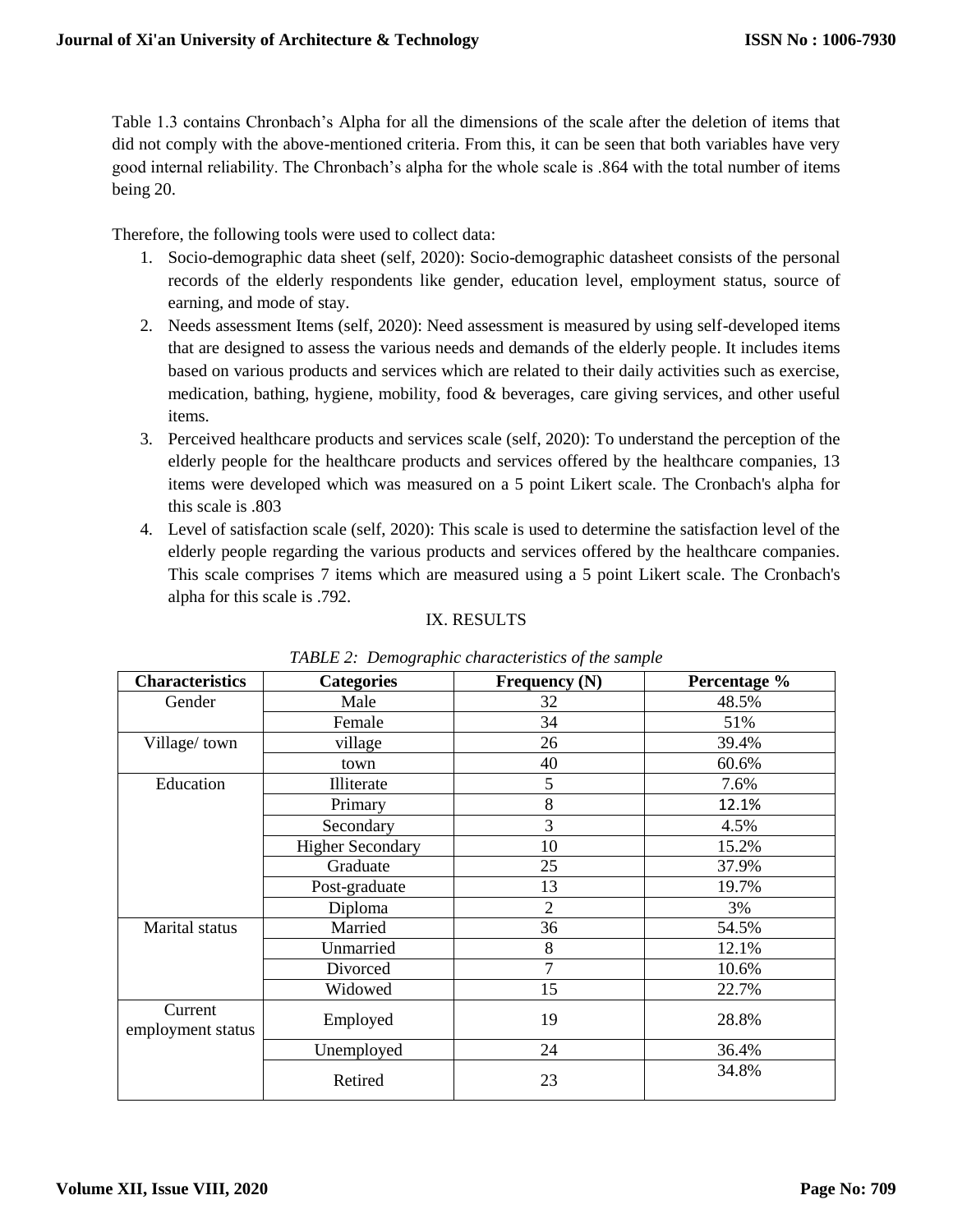| Monthly earning   | Less than 20,000 ₹             | 32 | 48.5% |
|-------------------|--------------------------------|----|-------|
|                   | Between 21,000 to<br>40,000₹   | 28 | 42.4% |
|                   | More than $41,000\overline{5}$ | 6  | 9.1%  |
| Source of earning | Salary                         | 10 | 15.2% |
|                   | Pension                        | 20 | 30.3% |
|                   | <b>Business</b>                | 26 | 39.4% |
|                   | Rent                           |    | 7.6%  |
|                   | Children                       | 5  | 7.6%  |
| Mode of stay      | Family                         | 46 | 69.7% |
|                   | Old age home                   | 8  | 12.1% |
|                   | Single                         | 12 | 18.2% |

Table 2 portrays the demographic profile of the respondents such as gender, education qualification, employment status, monthly earning, source of earning, and mode of stay work was assessed. Out of 66 samples, there were 32 male and 34 female as in gender with  $(M= 1.5, SD= .50)$ . 40 participants was belonging from town and 26 participants from village with  $(M= 1.60, SD= .49)$ . Out of 66 samples, 36 were married, 8 unmarried, 7 divorced and 15 were widowed with (M= 2.01, SD= 1.25). In education qualification, there were 5 illiterates, 8 primary level, 3 secondary level, 10 higher secondary level, 25 graduates, 13 post-graduates and 2 were diploma with  $(M= 4.34$  and SD= 1.60). In current employment status, 19 participants were employed, 24 were unemployed and 23 were retired with (M= 2.06 and SD= .80). Monthly earning of the respondent is coded as less than  $20,000$  (f= 32), 21,000 to 40,000 (f=28) and more than 41,000 (f=6) where (M= 1.60 and SD= .65). Source of earning, 10 participants gets salary, 20 gets pension, 26 participants earns from businesses, 5 from rent, and 5 respondent depends on their children with (M= 2.62 and SD= 1.07). Lastly, mode of stay, where 46 respondents stays with family, 8 at old age home, and 12 were single with (M= 1.48 and SD= .78) respectively.

| <b>Characteristics</b> | <b>Categories</b>            | <b>Frequency</b> | Percentage % |
|------------------------|------------------------------|------------------|--------------|
| Medicine               | Allopathic                   | 29               | 43.9%        |
|                        | Ayurvedic                    | 32               | 48.5%        |
|                        | Homeopathic                  | 31               | 47.0%        |
|                        | None of the above            | $\overline{4}$   | 6.1%         |
| <b>Bathing</b>         | Medicated soaps and shampoos | 29               | 43.9%        |
|                        | Sponges and washing aids     | 39               | 59.1%        |
|                        | Shower chair                 | 39               | 59.1%        |
|                        | Shower mats                  | 28               | 42.4%        |
|                        | Hand shower                  | 31               | 47.0%        |
|                        | Geyser                       | 30               | 45.5%        |
|                        | None of the above            | 5                | 7.6%         |
| Hygiene                | Adult diapers                | 27               | 40.9%        |
|                        | Nail cutters                 | 38               | 57.8%        |
|                        | Dental care aids             | 39               | 59.1%        |
|                        | Reusable bed pads            | 28               | 39.9%        |
|                        | Body Oil                     | 41               | 62.1%        |
|                        | Wipers                       | 22               | 33.3%        |
|                        | None of the above            | 6                | 7.6%         |

*Table 3: Identified needs and demands of the elderly people*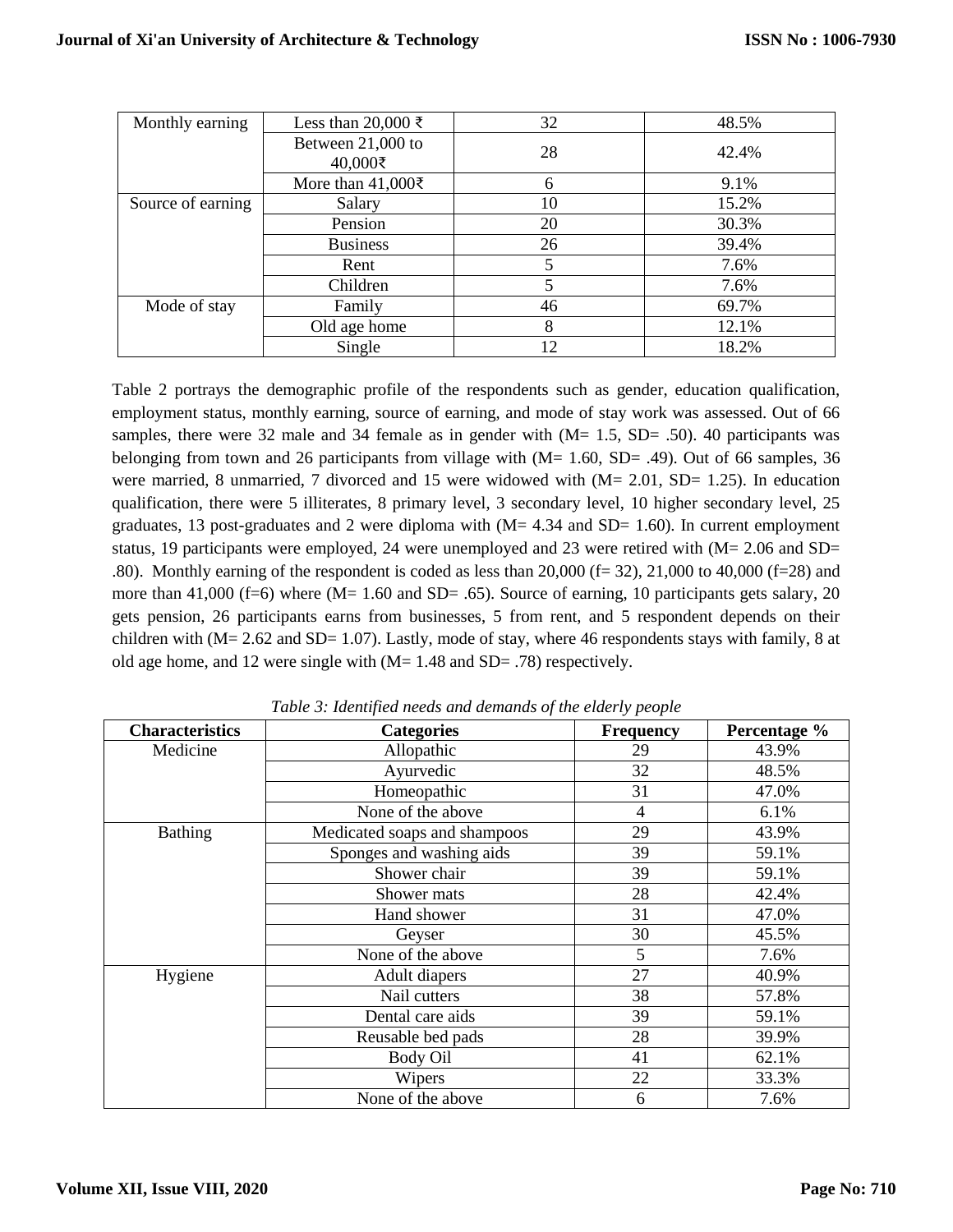| Mobility             | <b>Walking Sticks</b>             | 37 | 56.1% |
|----------------------|-----------------------------------|----|-------|
|                      | Wheel chairs                      | 25 | 37.9% |
|                      | Shoes and Knee caps               | 26 | 39.4% |
|                      | Foldable Walker                   | 28 | 42.4% |
|                      | Crutches                          | 30 | 45.5% |
|                      | Customized bed handle             | 27 | 40.9% |
|                      | None of the above                 | 6  | 9.1%  |
| Care giving services | Nursing facilities                | 29 | 39.4% |
|                      | Care co-coordinators              | 26 | 37.9% |
|                      | Medical support team              | 28 | 42.9% |
|                      | In-house care takers              | 30 | 45.5% |
|                      | None of the above                 | 9  | 12.1  |
| Other useful items   | Hearing machine                   | 23 | 34.8  |
|                      | hot water bags                    | 31 | 47.0  |
|                      | Eye care items                    | 31 | 47.0  |
|                      | personal emergency control system | 21 | 31.8  |
|                      | Anti slip Mat                     | 27 | 40.9  |
|                      | None of the above                 | 6  | 9.1   |

The table 3 is categorized as: Medication (allopathic with  $M = 1.56$  and SD= .50), ayurvedic with  $M = 1.53$ and SD= .50, homeopathic and none of the above with  $M= 1.93$  and SD= .24). Bathing (medicated soaps and shampoos with  $M = 1.57$  and  $SD = .52$ , sponges and washing aids with  $M = 1.40$  and  $SD = .49$ , shower chair with  $M= 1.40$  and SD= .49, shower mats with  $M= 1.57$  and SD= .49, hand shower with  $M= 1.53$ and SD= .50, geyser with  $M = 1.54$  and SD= .50 and none of the above with  $M = 1.92$  and SD= .26). Hygiene (adult diapers with  $M = 1.59$  and  $SD = .49$ , nail cutters with  $M = 1.38$  and  $SD = .48$ , dental care aids with M= 1.40 and SD= .49, reusable bed pads with M= 1.62 and SD= .48, body oil with M= 1.37 and SD= .48, wipers with M= 1.66 and SD= .47 and none of the above with M= 1.92 and SD= .26). Mobility (walking sticks with M= 1.43 and SD= .500, wheel chairs with M= 1.62 and SD= .48, shoes and knee caps with  $M= 1.60$  and SD= .49, foldable walker with  $M= 1.57$  and SD= .49, crutches with  $M= 1.54$  and  $SD = .50$ , customized bed handle with M= 1.59 and SD= .49 and none of the above with M= 1.90 and SD= .28). Care giving service (nursing facilities with M= 1.54 and SD= .50, care co-coordinators with  $M= 1.60$  and SD= .49, medical support team with  $M= 1.57$  and SD= .49, in-house care takers with  $M=$ 1.54 and SD= .50 and none of the above with M= 1.89 and SD= .31). Lastly, other useful items (hearing machine with M=1.65 and SD= .48, hot water bags with M= 1.53 and SD= .50, eye care items with M= 1.53 and SD= .50, personal emergency control system with M= 1.68 and SD= .46, anti slip Mat with M= 1.59 and SD= .49 and none of the above with M= 1.90 and SD= .28) respectively.

*9.1 Testing of hypothesis:*

| Table 4: coefficient of correlation among the healthcare products and services with needs and |
|-----------------------------------------------------------------------------------------------|
| satisfaction of the elderly people                                                            |

| <b>Variables</b>    | <b>Satisfaction</b> | <b>Bathing</b><br>needs | Hygiene<br>needs | <b>Mobility</b><br>needs | Care giving<br>service needs | Other useful   Overall<br>items | needs   |
|---------------------|---------------------|-------------------------|------------------|--------------------------|------------------------------|---------------------------------|---------|
| Products<br>offered | $.30*$              | .25*                    | $.34**$          | $38**$                   | .10                          | .142                            | $.39**$ |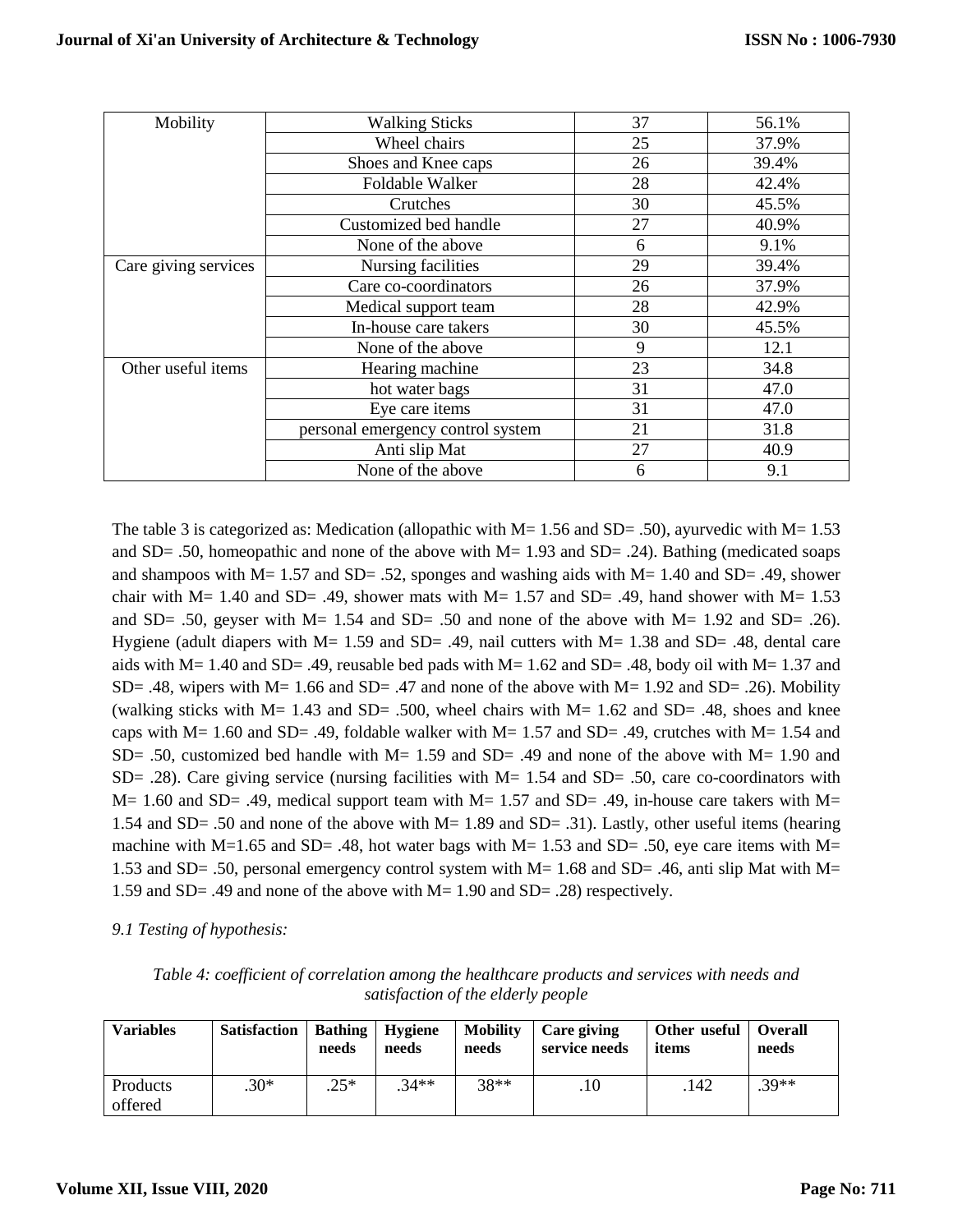# *\* Correlation is significant at the 0.05 level (2-tailed)*

# *\*\*Correlation is significant at the 0.01 level (2-tailed)*

Table 4, represents Pearson's correlation among the variables included in the study. The significant correlation is shown in a horizontal pattern. Satisfaction among the elderly people along with bathing needs, hygiene needs, and mobility needs has correlated significantly with healthcare products. However, care giving needs and other useful items were not found to be significantly correlated with healthcare products. Since Satisfaction and needs have correlated significantly with healthcare products; therefore, we fail to reject the hypothesis.

| <b>Variables</b>                                      | Group                         | ${\bf N}$      | <b>Mean</b> | <b>SD</b> | F - value | Sig/non. sig    |
|-------------------------------------------------------|-------------------------------|----------------|-------------|-----------|-----------|-----------------|
| Overall needs of the elderly and                      | Male                          | 32             | 48.84       | 2.43      | 1.45      | Non-significant |
| gender                                                | Female                        | 34             | 47.79       | 2.19      |           |                 |
| Overall needs of the elderly and                      | Village                       | 26             | 48.03       | 2.63      | .92       | Non-significant |
| village/town                                          | Town                          | 40             | 48.87       | 2.18      |           |                 |
| Overall needs of the elderly and<br>marital status    | Married                       | 36             | 48.61       | 2.15      |           |                 |
|                                                       | Unmarried                     | 8              | 47.12       | 1.88      | 1.36      | Non-significant |
|                                                       | Divorced                      | $\overline{7}$ | 48.28       | 3.72      |           |                 |
|                                                       | Widow/Widower                 | 15             | 48.20       | 2.33      |           |                 |
| Overall needs of the elderly and                      | Illiterate                    | 5              | 48.20       | 3.49      |           |                 |
| education qualification                               | Primary                       | 8              | 48.25       | 2.71      |           |                 |
|                                                       | Secondary                     | 3              | 47.66       | 1.15      | 2.93      | Significant     |
|                                                       | <b>Higher Secondary</b>       | 9              | 49.66       | 1.58      |           |                 |
|                                                       | Graduate                      | 25             | 48.20       | 2.67      |           |                 |
|                                                       | Post graduate                 | 14             | 48.07       | 1.77      |           |                 |
|                                                       | Diploma                       | $\overline{2}$ | 46.50       | .70       |           |                 |
| Overall needs of the elderly and                      | Employed                      | 19             | 48.26       | 2.44      |           |                 |
| employment status                                     | Unemployed                    | 24             | 48.04       | 2.25      | 3.50      | Significant     |
|                                                       | Retired                       | 23             | 48.60       | 2.46      |           |                 |
| Overall needs of the elderly and<br>monthly income    | Less than 20,000 ₹            | 32             | 48.50       | 2.30      |           |                 |
|                                                       | Between 21,000 to<br>40,000 ₹ | 28             | 47.96       | 2.44      | 1.40      | Non-significant |
|                                                       | More than 41,000 $\bar{\tau}$ | 6              | 48.83       | 2.48      |           |                 |
| Overall needs of the elderly and<br>source of earning | Salary                        | 10             | 48.30       | 2.71      |           |                 |
|                                                       | Pension                       | 20             | 48.50       | 2.50      | 3.38      | Significant     |
|                                                       | <b>Business</b>               | 26             | 48.00       | 2.36      |           |                 |
|                                                       | Rent                          | 5              | 49.40       | 1.14      |           |                 |
|                                                       | Children                      | 5              | 48.00       | 2.34      |           |                 |

Table 5: *Mean, SD and F-value among the demographic profile of the respondent based on their needs.*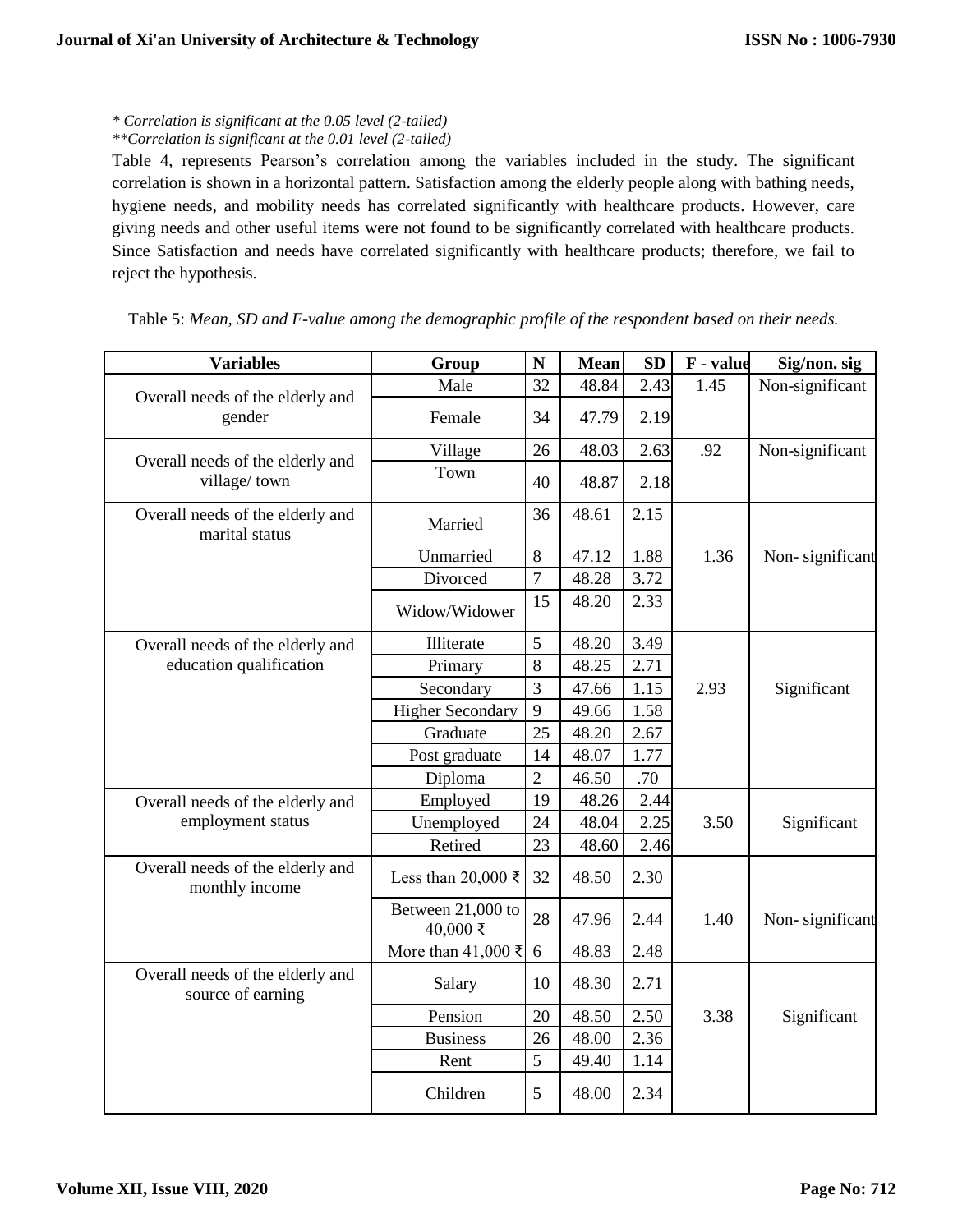| Overall needs of the elderly and<br>mode of stay | Family       | 46 | 48.28 | 2.46 |      |             |
|--------------------------------------------------|--------------|----|-------|------|------|-------------|
|                                                  | Old age home |    | 47.87 | 2.35 | 6.40 | Significant |
|                                                  | Single       | 12 | 48.66 | 2.05 |      |             |

Note*: \*p<.05; \*\*p<.01*

Table 5 indicated that there exists a significant difference in the demographic categories like education qualification with F- value= 2.93, current employment status with F- value= 3.50, source of earning with F- value= 3.38 and mode of stay with F- value= 6.40 on overall needs of the participants at 0.05 level. In the contrary, other demographic factors like gender with F- value=1.45, marital status with F-value= 1.36, village/town with F- value= .92 and monthly earning with F- value=1.40 reveals no significant difference on overall needs of the participants. Since there is a significant difference in demographic factors regarding healthcare needs, therefore we fail to reject the hypothesis.

Table 6: *Mean, SD and F-value among the demographic profile of the respondent based on the healthcare products offered by the companies.*

| <b>Variables</b>                                   | Group                           | N              | <b>Mean</b> | <b>SD</b> | $\mathbf{F}$ -<br>value | Sig/non. sig        |
|----------------------------------------------------|---------------------------------|----------------|-------------|-----------|-------------------------|---------------------|
|                                                    | Male                            | 32             | 41.12       | 6.18      | 3.61                    | Significant         |
| Healthcare products and gender                     | Female                          | 34             | 40.85       | 6.06      |                         |                     |
| Healthcare products and village/                   | Village                         | 26             | 40.30       | 6.41      | 5.64                    | Significant         |
| town                                               | Town                            | 40             | 41.42       | 5.88      |                         |                     |
| Healthcare products and education                  | Illiterate                      | 5              | 37.60       | 8.44      |                         |                     |
| qualification                                      | Primary                         | 8              | 43.00       | 5.85      |                         |                     |
|                                                    | Secondary                       | 3              | 41.33       | 5.77      | 1.87                    | Non-<br>significant |
|                                                    | <b>Higher Secondary</b>         | 9              | 39.44       | 4.09      |                         |                     |
|                                                    | Graduate                        | 25             | 41.72       | 6.93      |                         |                     |
|                                                    | Post graduate                   | 14             | 40.42       | 5.27      |                         |                     |
|                                                    | Diploma                         | $\overline{2}$ | 42.50       | 4.94      |                         |                     |
| Overall needs of the elderly and<br>marital status | Married                         | 36             | 39.86       | 5.93      |                         |                     |
|                                                    | Unmarried                       | 8              | 42.62       | 5.37      |                         | 1.61 Non-Significan |
|                                                    | Divorced                        | $\overline{7}$ | 42.00       | 9.12      |                         |                     |
|                                                    | Widow/Widower                   | 15             | 42.33       | 5.09      |                         |                     |
| Healthcare products and                            | Employed                        | 19             | 39.68       | 7.38      |                         |                     |
| employment status                                  | Unemployed                      | 24             | 40.16       | 6.42      | 1.51                    | Non-<br>significant |
|                                                    | Retired                         | 23             | 42.91       | 3.90      |                         |                     |
| Healthcare products and monthly<br>income          | Less than 20,000 ₹              | 32             | 40.46       | 6.24      |                         |                     |
|                                                    | Between 21,000 to<br>$40,000$ ₹ | 28             | 41.60       | 5.98      | 3.50                    | Significant         |
|                                                    | More than 41,000 ₹              | 6              | 40.83       | 6.40      |                         |                     |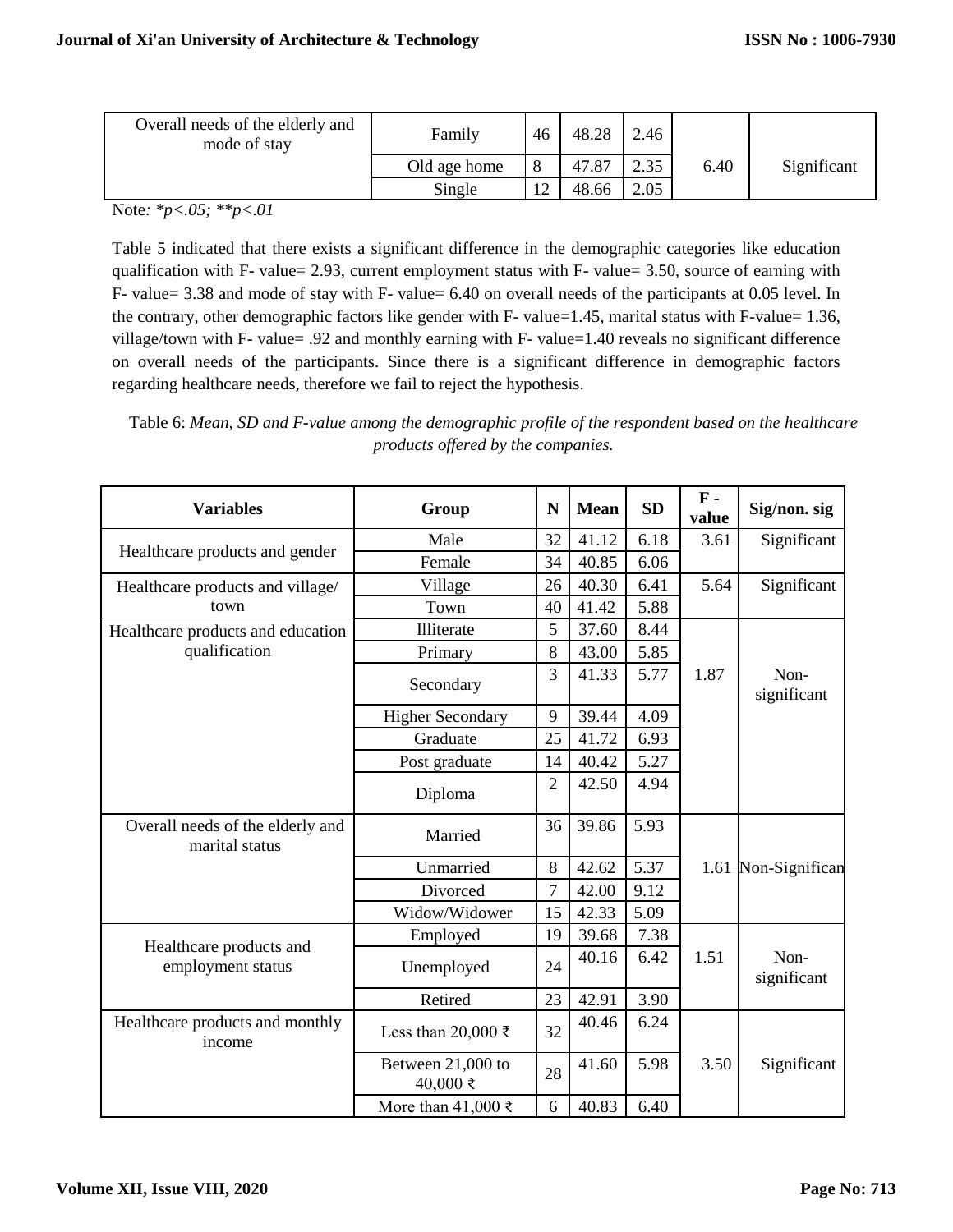| Healthcare products and source of<br>earning | Salary          | 10 | 36.70 | 8.19  |      |             |
|----------------------------------------------|-----------------|----|-------|-------|------|-------------|
|                                              | Pension         | 20 | 44.45 | 3.41  | 3.48 | Significant |
|                                              | <b>Business</b> | 26 | 40.07 | 5.01  |      |             |
|                                              | Rent            | 5  | 40.60 | 4.50  |      |             |
|                                              | Children        | 5  | 40.80 | 10.25 |      |             |
| Healthcare products and mode of<br>stay      | Family          | 46 | 40.54 | 5.66  |      | Non-        |
|                                              | Old age home    | 8  | 45.00 | 7.28  | 1.46 | Significant |
|                                              | Single          | 12 | 40.00 | 6.28  |      |             |

Note: \*p<.05; \*\*p<.01

Table 6; indicated that there exist a significant difference in the demographic categories like gender with F- value= 3.61, village/ town with F- value= 5.64, monthly income with F- value= 3.50, and source of earning with F- value= 3.48 on healthcare products at 0.05 level. In the contrary, other demographic factors like education qualification with F- value=1.87, marital status with F-value= 1.61, employment status with F- value= 1.51 and mode of stay with F- value=1.46 reveals no significant difference on healthcare products. Since there is a significant difference in demographic factors regarding healthcare products offered by the companies, therefore we fail to reject the hypothesis.

Table 7: Mean, SD and F-value among the demographic profile of the respondent based on the satisfaction level of the participants.

| <b>Variables</b>                                   | Group                   | N              | <b>Mean</b> | <b>SD</b> | $\mathbf{F}$ -<br>value | Sig/non. sig    |
|----------------------------------------------------|-------------------------|----------------|-------------|-----------|-------------------------|-----------------|
| Satisfaction level and                             | Male                    | 32             | 22.31       | 3.82      | 3.42                    | Significant     |
| gender                                             | Female                  | 34             | 22.20       | 3.08      |                         |                 |
|                                                    | Village                 | 26             | 22.30       | 4.07      | 4.80                    | Significant     |
| Satisfaction level and<br>village/town             | Town                    | 40             | 22.22       | 2.99      |                         |                 |
| Satisfaction level and                             | Illiterate              | 5              | 22.40       | 2.50      |                         |                 |
| education qualification                            | Primary                 | 8              | 22.50       | 4.95      |                         |                 |
|                                                    | Secondary               | 3              | 23.33       | 5.50      | 4.11                    | significant     |
|                                                    | <b>Higher Secondary</b> | 9              | 21.88       | 4.37      |                         |                 |
|                                                    | Graduate                | 25             | 22.88       | 2.666     |                         |                 |
|                                                    | Post graduate           | 14             | 21.00       | 3.35      |                         |                 |
|                                                    | Diploma                 | $\overline{2}$ | 22.00       | 1.41      |                         |                 |
| Overall needs of the<br>elderly and marital status | Married                 | 36             | 21.97       | 3.78      |                         |                 |
|                                                    | Unmarried               | 8              | 21.00       | 2.82      |                         |                 |
|                                                    | Divorced                | 7              | 23.57       | 2.14      | .77                     | Non-significant |
|                                                    | Widow/Widower           | 15             | 23.00       | 3.22      |                         |                 |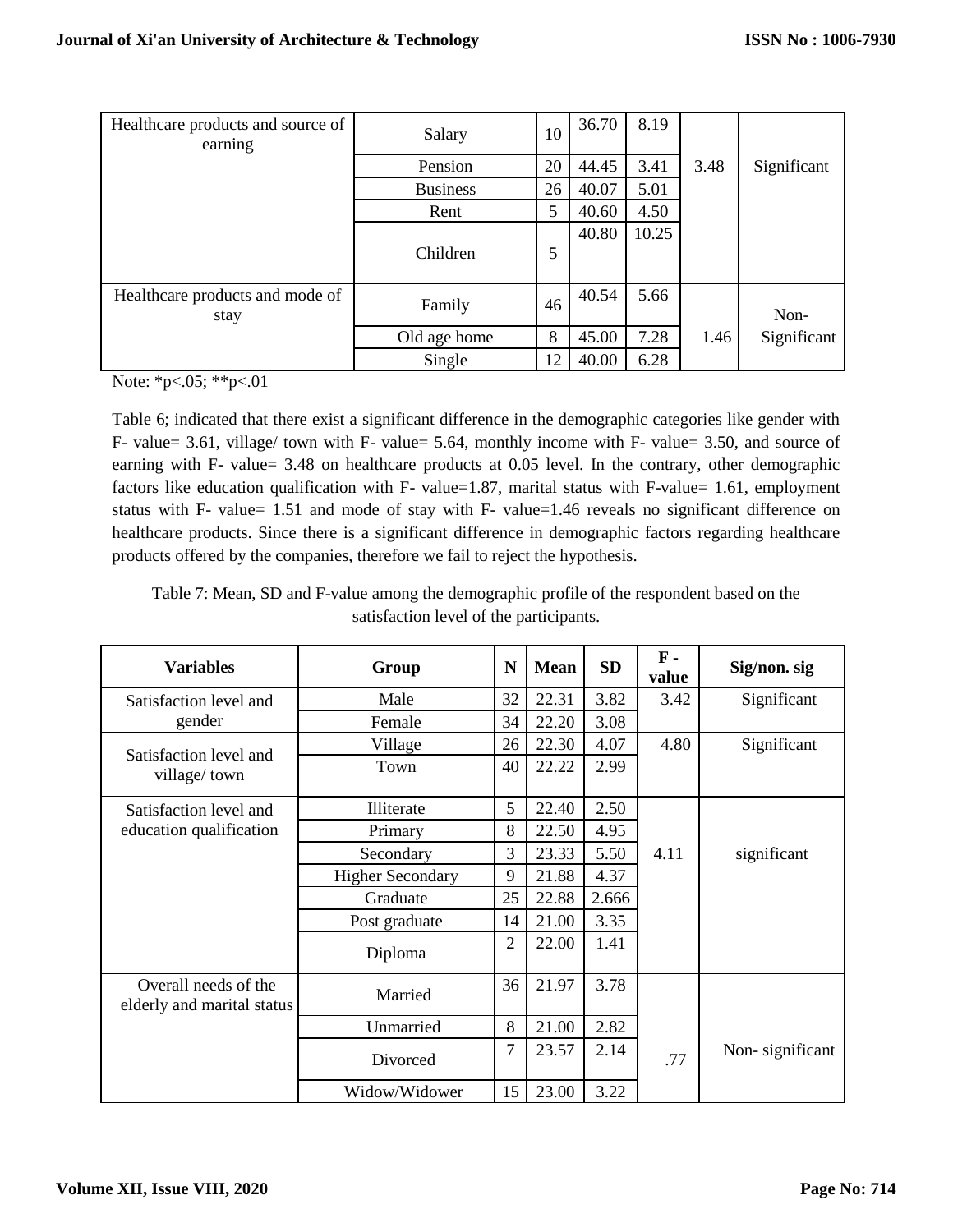| Satisfaction level and                      | Employed                      | 19 | 22.73 | 2.99 |      |                 |
|---------------------------------------------|-------------------------------|----|-------|------|------|-----------------|
| employment status                           | Unemployed                    | 24 | 22.04 | 3.40 | 1.45 | Non-significant |
|                                             | Retired                       | 23 | 22.08 | 3.88 |      |                 |
| Satisfaction level and<br>monthly income    | Less than 20,000 ₹            | 32 | 22.43 | 3.79 |      |                 |
|                                             | Between 21,000 to 40,000<br>₹ | 28 | 22.35 | 3.15 | .56  | Non-significant |
|                                             | More than 41,000 $\bar{\tau}$ | 6  | 20.83 | 2.78 |      |                 |
| Satisfaction level and<br>source of earning | Salary                        | 10 | 23.40 | 3.80 |      |                 |
|                                             | Pension                       | 20 | 22.90 | 3.38 | 2.02 | Non-significant |
|                                             | <b>Business</b>               | 26 | 22.26 | 2.61 |      |                 |
|                                             | Rent                          | 5  | 21.20 | 5.84 |      |                 |
|                                             | Children                      | 5  | 18.40 | 1.51 |      |                 |
| Satisfaction level and mode<br>of stay      | Family                        | 46 | 21.60 | 3.55 |      |                 |
|                                             | Old age home                  | 8  | 24.37 | 3.62 | 3.12 | Significant     |
|                                             | Single                        | 12 | 23.33 | 1.82 |      |                 |

Note: \*p<.05; \*\*p<.01

Table 7; indicated that there exist a significant difference in the demographic categories like gender with F- value= 3.61, village/ town with F- value= 5.64, monthly income with F- value= 3.50, and source of earning with F- value= 3.48 on healthcare products at 0.05 level. In the contrary, other demographic factors like education qualification with F- value=1.87, marital status with F-value= .77, employment status with F- value= 1.51 and mode of stay with F- value=1.46 revels no significant difference on healthcare products. Since there is a significant difference on demographic factors regarding healthcare products offered by the companies, therefore we fail to reject the hypothesis.

# X. DISCUSSION

The identified needs and demands of the elderly people revealed interesting insights. In medication, the participants tend to prefer Ayurvedic medicine followed by Homeopathic and Allopathic. The result resembles the study by Katole, (2020) which is based on the customer's preference for Ayurvedic and Allopathic. The study reveals that Ayurvedic medicine is preferred due to its low price, fewer side effects, and a mixture of natural ingredients. Similar assumptions can be made in the above context due to which the participants have chosen more of Ayurvedic medicine than that of others. In bathing, participants preferred shower chairs and sponges and washing aids followed by shower mats, hand shower and, geyser. This result substantiates with the study done by Singh, (2007) which highlighted the safety problems among elderly people due to the loss of physical capabilities and poor design of bathing equipment. The loss of potential to bend, grip, and kneeling make the aged people vulnerable in receiving injuries from applying excessive force. Due to this reason, the aged participants might prefer to use a shower chair and shower mats which require less force and better grip in handling the taps and showers while bathing. In hygiene, participants preferred dental care aids followed by adult diapers, nail cutters, reusable bed pads, body oil, and wipers. The result of the study can again relate with the study done by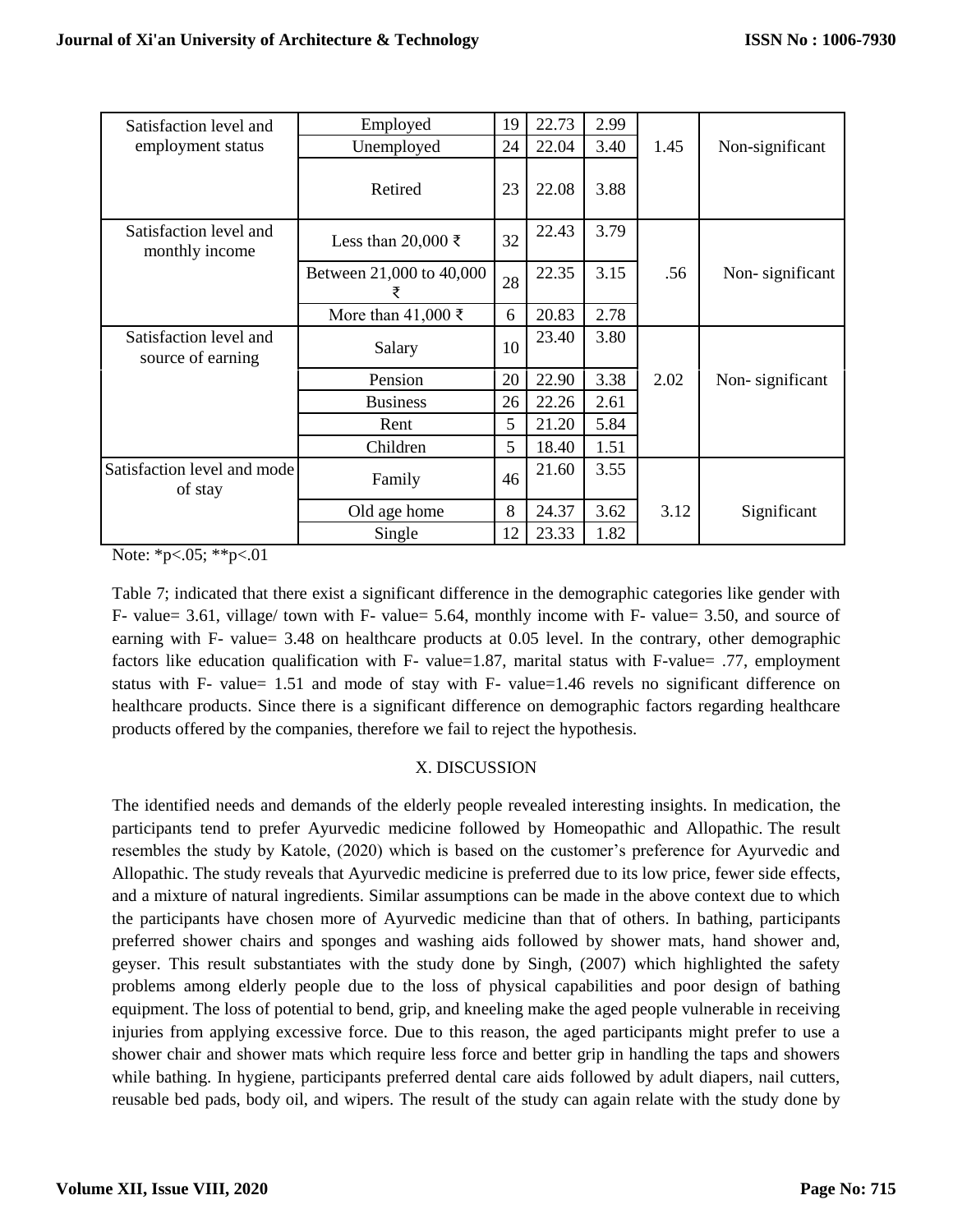Singh, (2007) which examined the interrelationship between oral health and general health care, particularly among older people. The elderly people in their later age encounter a series of oral hygiene problems ranging from chewing difficulty, eating abilities, and nutritional intake. It requires a regular dental examination with necessary oral care equipment. Due to this reason, elderly participants might prefer to use dental care aids. In mobility, participants preferred walking stick than wheelchairs, shoes, and knee caps, foldable walker, crutches, and customized bed handle. The result of the study can relate to the study done by Lugun, (2007) which portrayed aging as an inevitable phenomenon. However, mobility and movement are important for a healthy quality of living in the later stage of life. Despite their inability to walk and roam in their later life, individuals can take the help of the supporting equipment and accessories which doesn't constrain their enthusiasm to work. In the care giving service, participants preferred in-house caregivers more than nursing facilities with, care co-coordinator, and medical support team. The reason might be supported by the aspect that elderly people may face difficulty in moving from one ground to another. Further, elderly people might be dependent on their family for establishing contacts with the healthcare team and for other technical procedures. Hence, in-house care service might act as a user friendly and a convenient method for elderly people. Kaya et. al (2017) in their study have highlighted in-house care service as a boon for elderly people as it helps in maintaining social relationships without leaving their family environment. It is further mentioned as less expensive. Lastly, in other useful items, hot water bags and eye care items are mostly preferred by the elderly participants followed by a hearing machine, personal emergency control system, and anti-slip mat.

The inter-correlation table showed that there is a significant positive relationship among the healthcare products and services with the needs and satisfaction of the elderly people. The reason behind the relationship can be that the elderly participants are receiving value for money for the healthcare products which they are buying from the companies. The result of the study can be related with the study done by Patwardhan &Spencer, (2012), which elucidate that customer satisfaction can be achieved by offering safe, accessible and equitable products or services to its customers while from a seller's point; quality improvement and providing more effective services to a greater number of consumers may help in maintaining the level of satisfaction.

From the demographic perspective, it can be seen that there is a significant difference in educational qualification, employment status, source of earning, and mode of stay with the overall healthcare needs of the respondents. Education plays a crucial role in maintaining ones self-care. Individuals can remain informed about the market overview and can have a better understanding of their actual requirements. Gerald, (2007) explains the link between education and health which referred that increase in education directly improves health. The employment status of the respondents also has a significant difference with the overall needs. People who are employed are in a better state of purchasing the required materials to fulfill their basic needs. Cutler & Muney, (2012) mentioned income as a great financial resource that helps in enabling more access to healthcare. Furthermore, a recurring source of income helps in satisfying their daily expenses. Finally, in the mode of stay, it can be explained that the respondents who stay with their family might fulfill their needs more easily than the respondents who stay single or in old age homes. This is because respondents who stay with their families might get emotional support along with financial assistance. However, according to the study by Pandey et al. (2015) mentioned that elderly people who stay in old age homes have a better quality of life due to frequent visits of doctors for checkups and availability of better healthcare facilities. The findings explain that the physical health, environmental health, and psychological health of the elderly people living at old age home is better than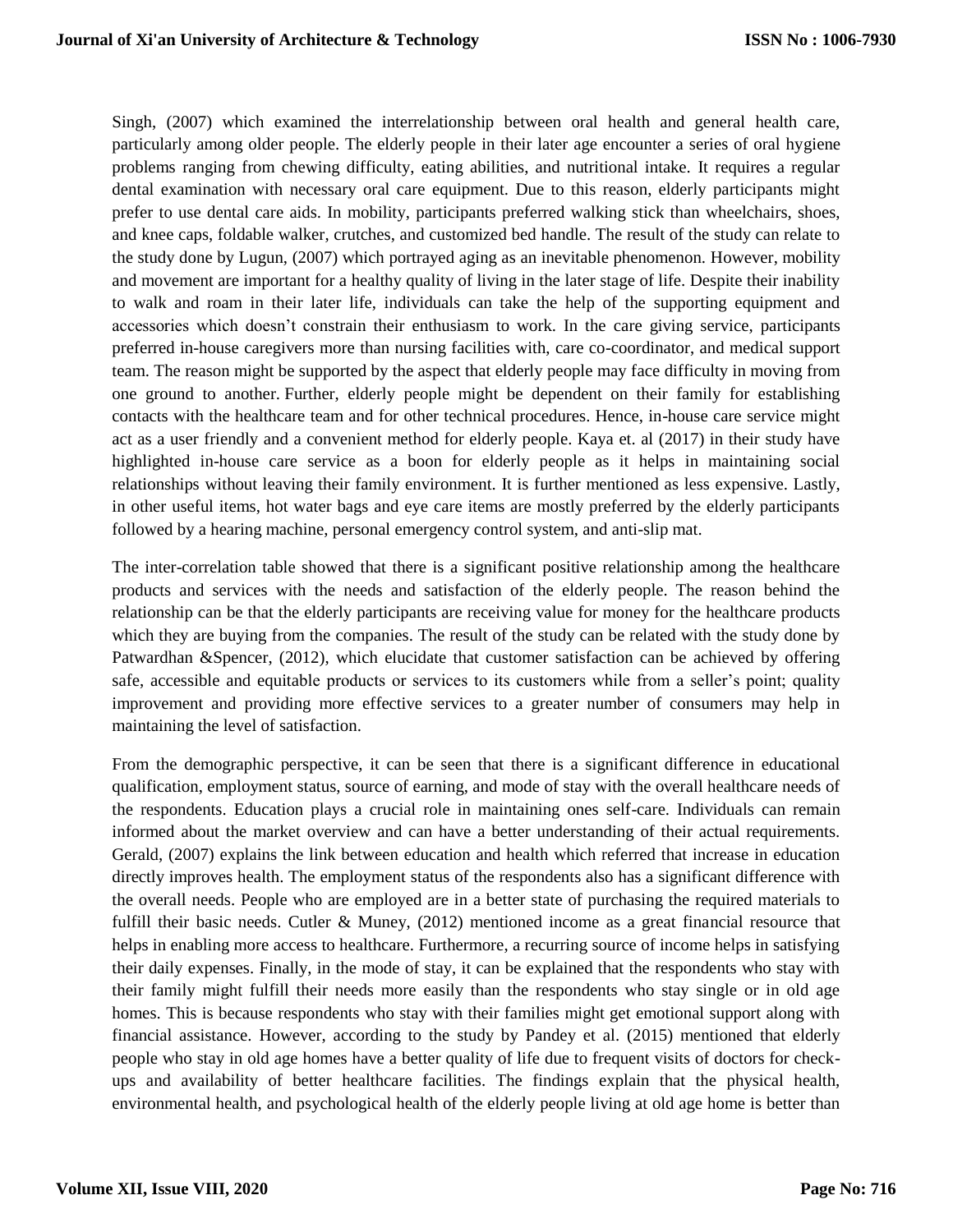the one who is living with family. Hence, the present study will help the healthcare companies to understand the needs and satisfaction level of the elderly people in offering the requisite products and services at the grassroots level.

#### XI. LIMITATIONS AND FUTURE RESEARCH INFORMATION

The present study gauges the importance of needs and satisfaction level of the elderly people concerning healthcare products and services offered by the companies in the select district of Assam, India. The research however is subject to some limitations. The study result obtains by the purposive sampling method were difficult to generalize the whole population. A more representative sampling technique needs to be considered in future research to generalize the findings of the study. The current study was primarily a cross-sectional due to time and cost constraints, although a longitudinal study is recommended to monitor the evolution of elderly customer behavior over time. It is important to note that the study is limited to a sample size of 66 Indian elderly customers. Larger sample sizes with consumers residing from other states can be considered by future researchers. The scope of the study is also limited to only 3 districts of Assam, India. Finally, the future researchers are recommended to use the impact of another marketing mix (Product, price, place, promotion, people, process and physical evidence) on understanding the dimensions of needs and satisfaction of the elderly people. However, irrespective of the limitations, the current paper has contributed to the existing literature.

#### XII. CONCLUSION

The elderly people are likely to have different sets of needs and wants than that of other segmented consumers. In the later stage, elderly people encounter a higher prevalence of chronic diseases, physical disabilities, mental illnesses, and other psychosocial problems that cannot be viewed in seclusion. Various other factors such as separation from their children, occupation, maltreatment, poor knowledge and awareness about the risk factors, food and nutritional requirements, psycho-emotional concerns like mental stress, difficulty in keeping themselves occupied, financial constraints and improper health-care system accessibility upsurge the risk of health deterioration for the elderly people (Shrivastava et al, 2013). A wide range of factors that affects the mental as well as the physical health of the aged people consists of a variety of social concerns thus reflecting an adverse impact on the quality of life. The primary objective of the present study is to understand whether the healthcare products and services offered by the healthcare companies are fulfilling the needs and satisfaction of the elderly customers were fulfilled. The study also examined the relationship between the demographic profile of the respondents in determining their needs and satisfaction level.

#### XIII. ACKNOWLEDGMENT

With utmost humility and reverential feelings, the authors gratefully and respectfully acknowledge all the participants for their co-operations.

#### **REFERENCES**

- *1.* Ahmad, A. (2007) (Unpublished PhD Thesis). *The Impact of Competitive Environment on Services Marketing Mix Strategy of Health Organizations in Developing Countries: Jordanian Private Sector Hospital Senior Managers Perspective.* The University of Huddersfield, UK.
- 2. Allan, C. B. (1981). Measuring mature markets. *American Demographics, 3*(3), 13-7.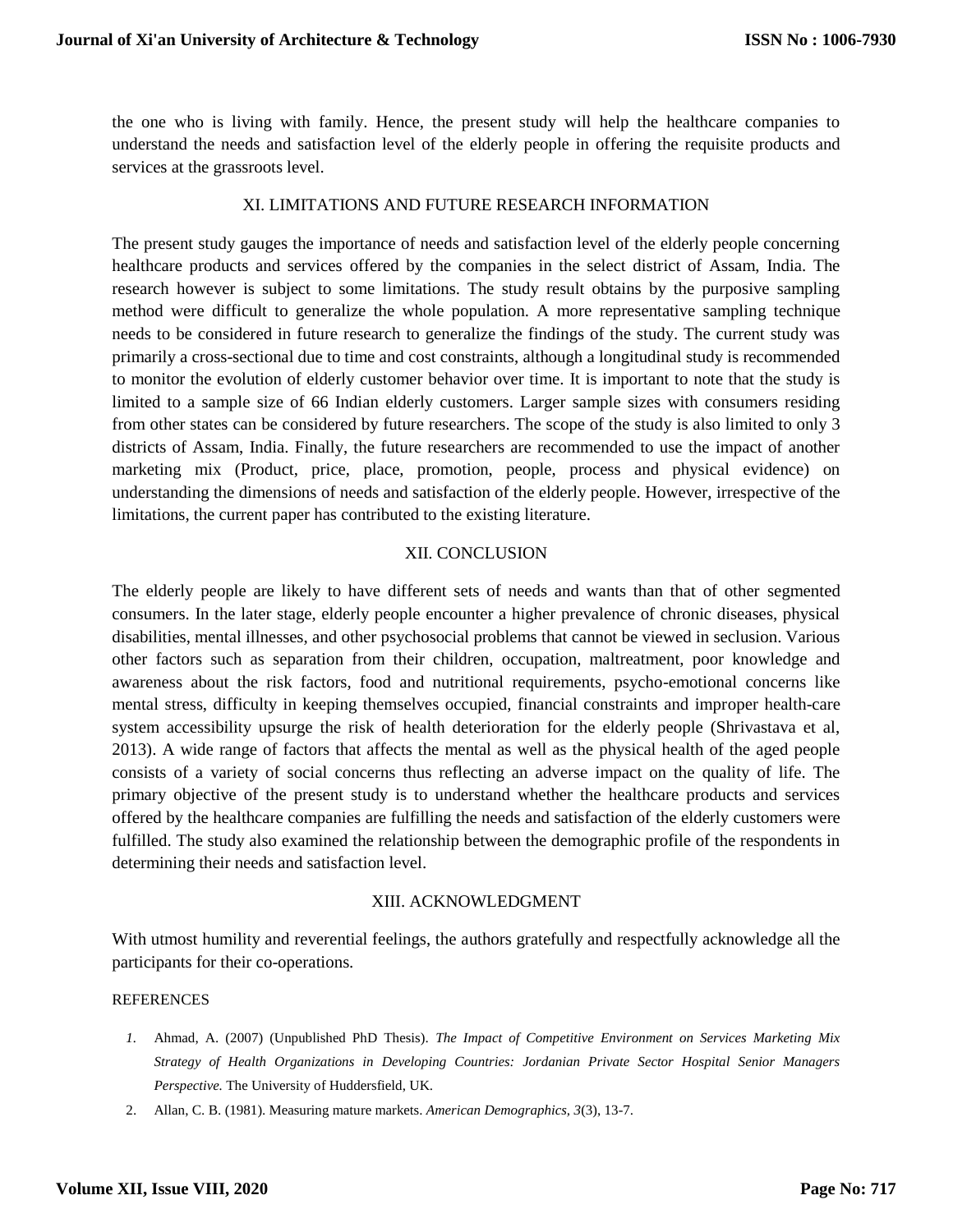- 3. Arnold, G. & Krancioch, S. (2007). *Best Agers – Best Targets? Neue Potentiale für Produzenten und Dienstleister.* VDM Verlag Dr. Müller.
- 4. Bearden, W. O. & Mason, J. B. (1979). Elderly Use of In-Store Information Sources and Dimensions of Product Satisfaction/ dissatisfaction. *Journal of Retailing*. 79-81.
- 5. Berghaus, M. (2006). Kommunikation 50-plus sieben Thesen. Available at: http://www.absatzwirtschaft.de/Content/printpage.aspx?\_p=1003213&\_t=ftprint&\_b=42287
- *6.* Bhuyan, B., Kumar, S., Choudhury, S. & Kashyap, K. (2020). Impact of Demographic Factors on the Ethical Conducts of Physicians in Indian. *Indian Journal of Public Health research & Development*, 11 (2), 588-593.
- 7. Bivins, J. (1984) Senior citizen marketing: shattering stereotypes. *Chain Store Age Executive*, *6*(8), 17-20.
- 8. Booms, B., & Bitner, M. (1981). Marketing Strategies and Organization Structures for Services Firms. In James
- 9. Cutler, D. & Lleras-Muney, A.Education and Health (2014). In: Culyer, J. A. (Ed). Encyclopedia of Health Economic. San Diego, pp. 232-245.
- 10. Dale, A. L., & Burnett, M. S. (1992). Marketing product innovations to the elderly: Understanding The Barriers To Adoption, *9*(4).
- 11. Day, G., & Wensley, R. (1988). Assessing Advantage: A Framework for Diagnosing Competitive Superiority. *Journal of Marketing, 52*(April), 1–20.<http://dx.doi.org/10.2307/1251261>
- *12.* Donnelly & William George. *Marketing of services: 1981 special educators' Conference Proceeding* (Eds.) (pp. 46–51). American Marketing Association.
- 13. Drummond, G., & Ensor, J. (2005) Introduction to Marketing Concept. Elsevier/Butterworth Heinemann.
- 14. Dwight, M. B. & Urman, H.N. (1985) Affluent elderly is a unique segment. *Marketing News*, *19*(17), 1-8.
- 15. Haimann, R. (2005) Alt! Wie die wichtigste Konsumentengruppe der Zukunft die Wirtschaft verändert. Redline Wirtschaftsverlag.
- 16. Singh, H. The old age Personal Hygiene Of elderly people and Improvements : http://designforall.in/newsletter\_nov\_2007.pdf
- 17. Katole, H. (2020). Reasons of Customer Preference towards Allopathy versus Ayurvedic therapy. *International Journal of Research in Pharmaceutical Sciences*.
- 18. Hölper, S. (2002). *Wie vom Seniorenmarkt profitieren?* Verlag BBE Unternehmensberatung.
- 19. Hunke, R. & Gestner, G. (2006) .*55 plus Marketing. Zukunftsmarkt Senioren*. Gabler.
- 20. Kaya, D. S., Kiling, S., Kiling, M, Maimaiti, N. (2017). Evaluation of Home Care Services for Elderly: A Qualitative Study in Konya Province of Turkey. *International Journal of Health Sciences and Research, 7*(3).
- 21. Kim, S., Kim, H. and Kim, W.G. (2003) Impacts of senior citizens' lifestyle on their choices of elderly housing. *Journal of Consumer Marketing*, 20(3), 210-226.
- 22. Klebl, K. (2007). *Development of the Generation 50-plus – Effects on retail marketing.* VDM Verlag Dr. Müller.
- 23. Koeske, R. D. & Srivastava, R. K. (1977) (Unpublished manuscript) .Preliminary Examination of the sources and Handling of Consumer Problems by the Elderly. University of Pittsburgh, Elderly Consumer Project, 4.
- 24. Koeske, R. D. & Srivastava, R. K. (1977). *Preliminary Examination of the sources and Handling of Consumer Problems by the Elderly.* University of Pittsburgh, Elderly Consumer Project, 4.
- 25. Kotler, P. (2000). *Marketing Management: The Millennium Edition* (10th ed.). Prentice Hall International Inc.
- 26. Kotler, P., & Armstrong, G. (2011). *Principles of Marketing.* Pearson.
- 27. Levitt, T. (1974). Marketing for Business Growth. McGraw Hill, NewYork.
- 28. Lied, T., & Kazandjian, V. (1999). Performance: a multi-disciplinary and conceptual model. *Journal of Evaluation in Clinical Practice, 5*(4), 393–400[. http://dx.doi.org/10.1046/j.1365-2753.1999.00210.x](http://dx.doi.org/10.1046/j.1365-2753.1999.00210.x)